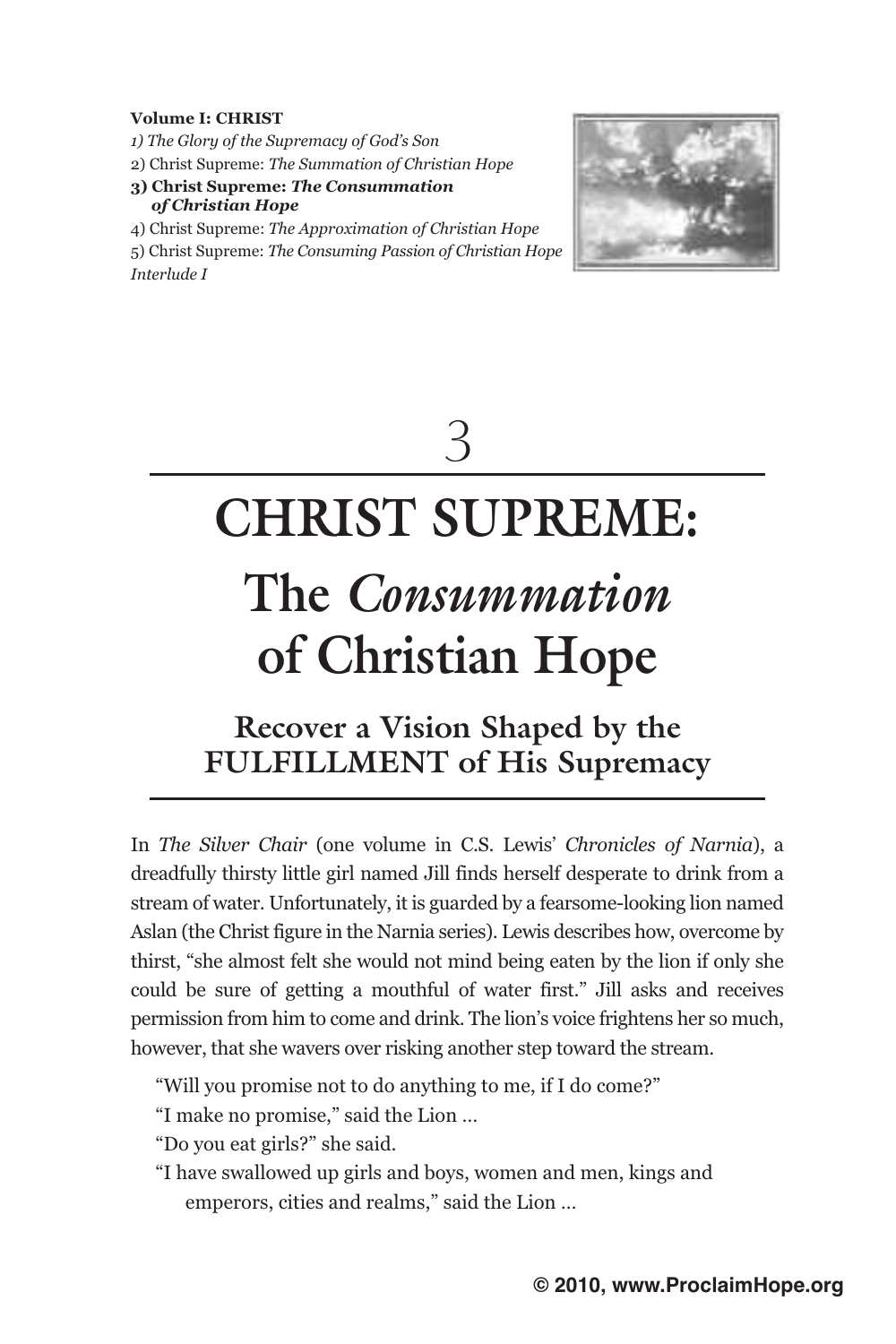"I daren't come and drink," said Jill.

"Then you will die of thirst," said the Lion. "There is no other stream." It was the worst thing she had ever had to do, but she went forward.

With this incident Lewis illustrates the tension all Christians should feel about their relationship with God's Son.

On the one hand, around Christ flows a river of blessing filled with the riches of His Kingdom. It is sufficient to quench our deepest thirsts as well as satisfy the pervasive longings of a whole creation. Christians are invited to drink with abandon, to consume without hesitation all He promises us. Yet, we do so knowing this: Christ will also consume *us* with Himself in the process. This is the ultimate transaction held out to everyone in the Gospel. This is what Lewis understood so well: God calls us both to consume Christ (never to cease feeding upon the wealth of power and riches in His Kingdom) and to be consumed with Him (like the fiery bush Moses witnessed as it was consumed with the flames of God's glory, yet able to keep on burning).

*"Consummation"* is the technical word theologians use to define the decisive nature of a Christian's destiny in Christ. In light of Aslan's proposition, we might spell it *"consume-*ation"!

In an exhaustive treatise on New Testament teaching, Professor George Eldon Ladd concluded: "You can't understand God's redemptive work in history apart from the Consummation. *The Consummation is the true focus of all revelation."* In other words, the Gospel is not simply about "how to get to heaven when we die". Rather it summons us to live every day increasingly awake and alive to the lordship of Christ. Why? Because bearing down on top of us is the *fulfillment* of who He is, where He's headed, what He's doing and how He's blessed (the four facets of supremacy). For every believer, the warning is clear: "The End of all things is at hand" (1 Pet. 4).

The Consummation provides one of the most powerful perspectives on the supremacy of Christ. It summons us to take a hard look at how He will show Himself supreme at the Climax. Here's how Paul painted it for a congregation:

> *"For God allowed us to know the secret of His plan, and it is this: He purposes in His sovereign will that all human history will be consummated in Christ, that everything that exists in Heaven or earth shall find its perfection and fulfillment in Him."* — Ephesians 1:10 *(Phillips translation, emphasis mine)*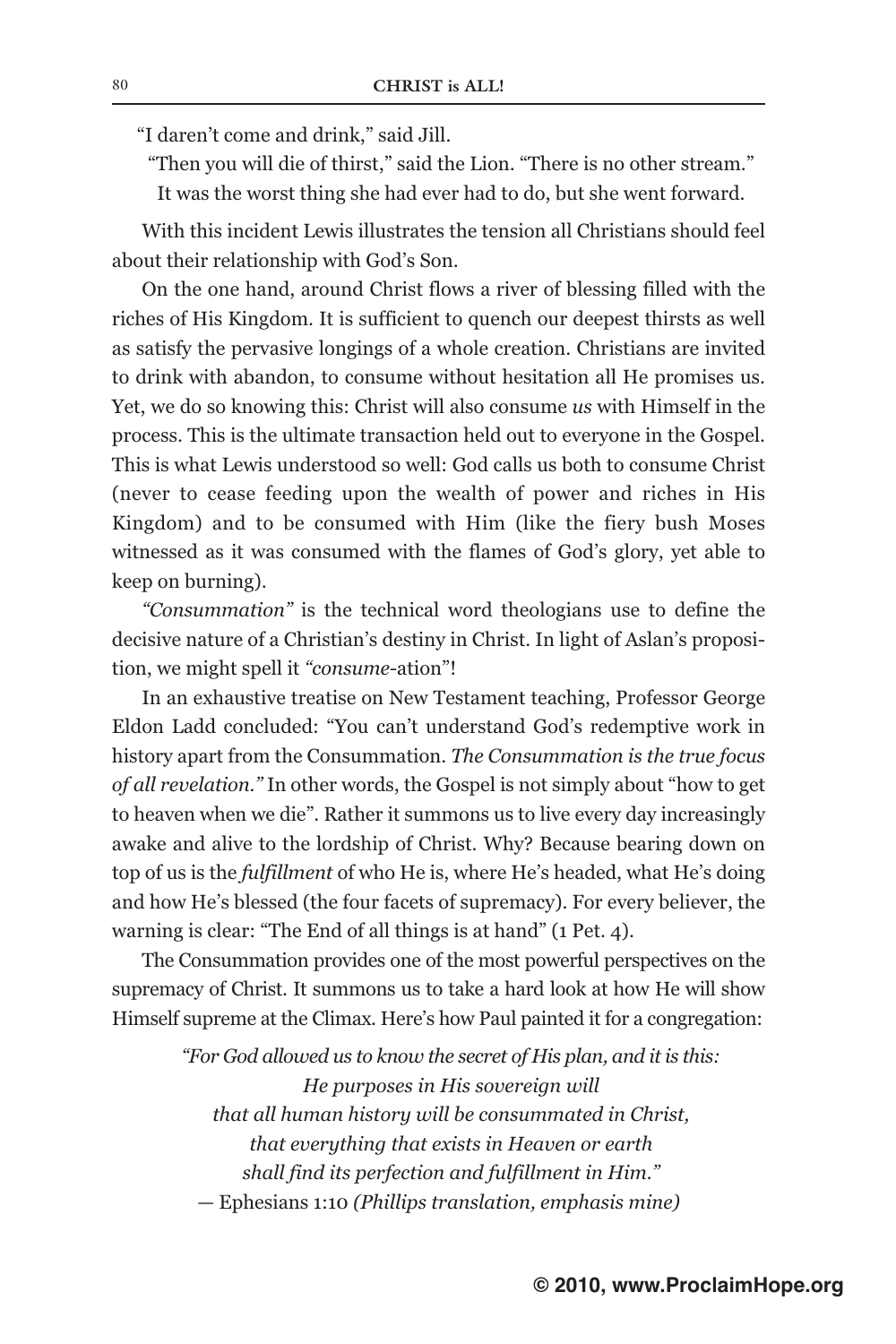In this chapter, therefore, we want to:

- **• Explore the meaning of the Consummation and how it manifests Christ's primacy in the universe.**
- **• Pinpoint how important it is for us to see the fulfillment of all things in Him.**
- **• Uncover some of the important dimensions of the Consummation that magnify His supremacy today.**
- **• Identify how Christ embodies in Himself, both "then" and "now", the core characteristics of the Consummation.**
- **• Apply our new understandings to restoring hope and passion toward Christ within our lives and our churches.**

## **The FULFILLMENT of His Supremacy** *(Revelation 21:1-22:7)*

Let's start with some old fashioned candidness. *Is the Consummation the*

*dimension of hope in Christ's supremacy by which you and I are really prepared to live today?*

In other words, based on who the Consummation will one day reveal our Savior to be  $-$  the sole subject of our Eternal Bliss  $-$  is He the same Person we thought we welcomed when we first gave our lives to Him? How comfortable are we with building an ongoing, intimate relationship with the One who will soon climax human history under His sovereign's scepter? Knowing that the very same Person who inhabits our lives right now, demanding our hearts, is the same King who will consummate everything in Heaven and on earth in His glorious Person, do we actually expect to *enjoy* Him anytime soon?

To ask this another way: Is this Fulfiller-of-All-Things the one with whom we're willing to risk a deepening love (Jn. 15)? In all honesty, is He the kind of "Lion" to whom we truly want to draw near, drinking in His glory as we savor His "river of delights"? Are we prepared to pursue a *personal* relationship with the One enthroned on High (Rev. 5), before whom all nations will come out for disposal, and in whom all of God's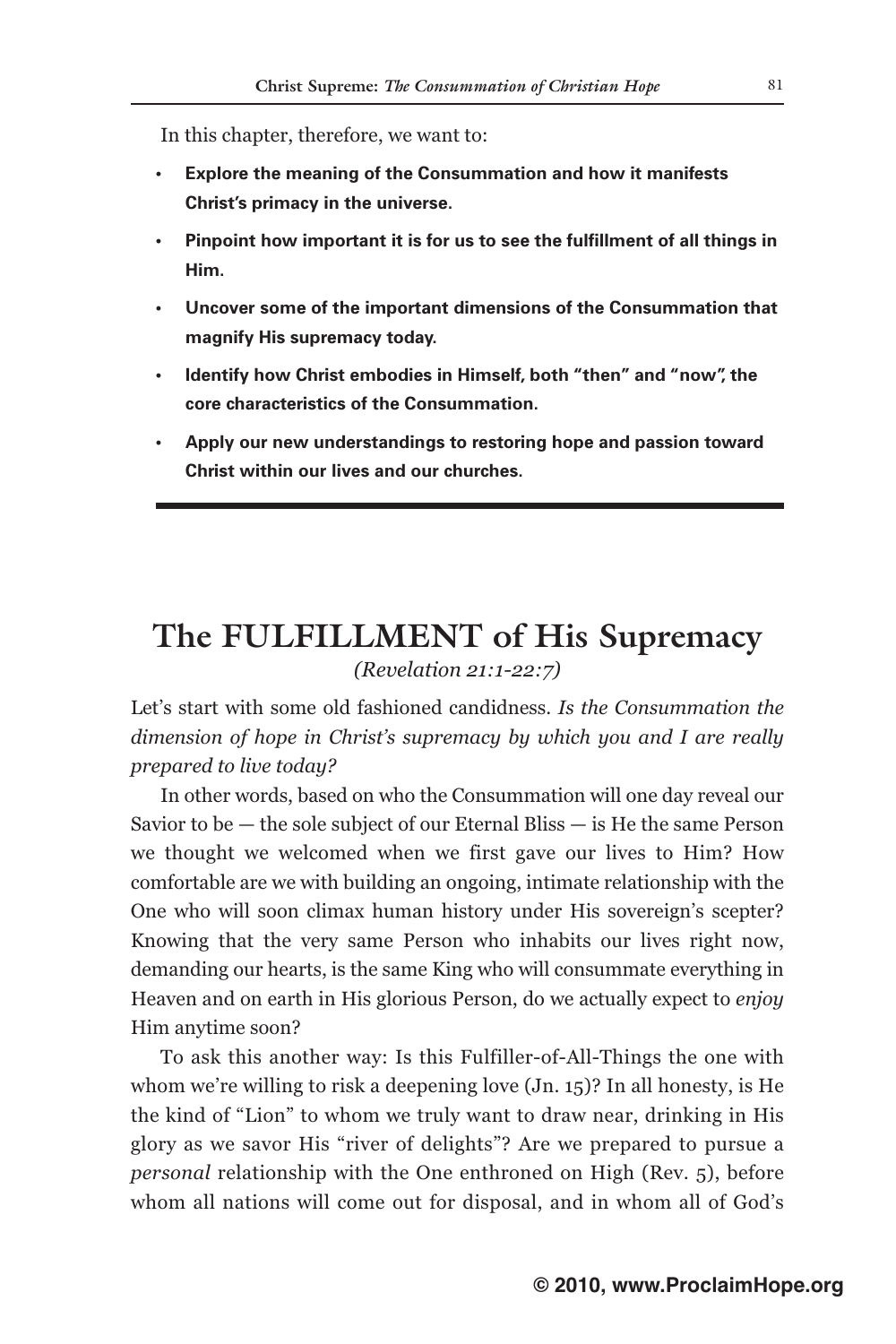purposes will be fulfilled to the uttermost, forever?

Bottom line, I'm asking: Does the concept of "consummation" genuinely express the way we want to know Him, both now and later? Are we willing to consume *this* Lord Jesus and, even more, be consumed *with* Him for ever and ever? And are we equally eager to help other believers experience with

## QUOTABLE QUOTE

**Before you know it, the Son of Man will arrive with all the splendor of His Father, accompanied by an army of angels. You'll get everything you have coming to you, a personal gift.This isn't pie in the sky by and by. Some of you standing here are going to see it take place, see the Son of Man in kingdom glory … (He) led them up a high mountain. His appearance changed from the inside out, right before their eyes. Sunlight poured from his face. His clothes were filled with light … a light-radiant cloud enveloped them, and sounding from deep in the cloud a voice: 'This is my Son, marked by My love, the focus of My delight. Listen to Him.'**

(MATTHEW 16 AND 17 – THE MESSAGE)

us this similar encounter on this side of Eternity?

It is my intention in this chapter to encourage all of us to dare to respond to each of these questions, maybe for the first time, with an unhesitating *"Yes"* … and see what happens!

## **THINK WITH ME … How should the hope of "consummation" affect our daily lives with Christ?**

Privately, from time to time, most people (Christian and non-Christian) reflect on the End of the World, whether on the final state of their own lives or on the wrap up of human history in general. Recent polls, for example, indicate that more than one-third of Americans say they are plugged into international news to see how it relates to what the Bible teaches about the destruction of the world. Seventeen percent believe Christ's return will materialize in their lifetime.

In a front cover story on *The Bible and the Apocalypse, TIME* magazine observed that when mothers tell their children that a situation "is not the end of the world" that becomes the little one's introduction to humankind's basic reference point. "We seem to be born with an instinct that the end is out there somewhere. Just as all cultures have their creation stories, so too they have their visions of the end." Calling the book of

Revelation a "Technicolor spectacle" on the climax of history, *TIME* pinpoints a primary paradox for those who believe its predictions: "How should we react — with hope or with dread?"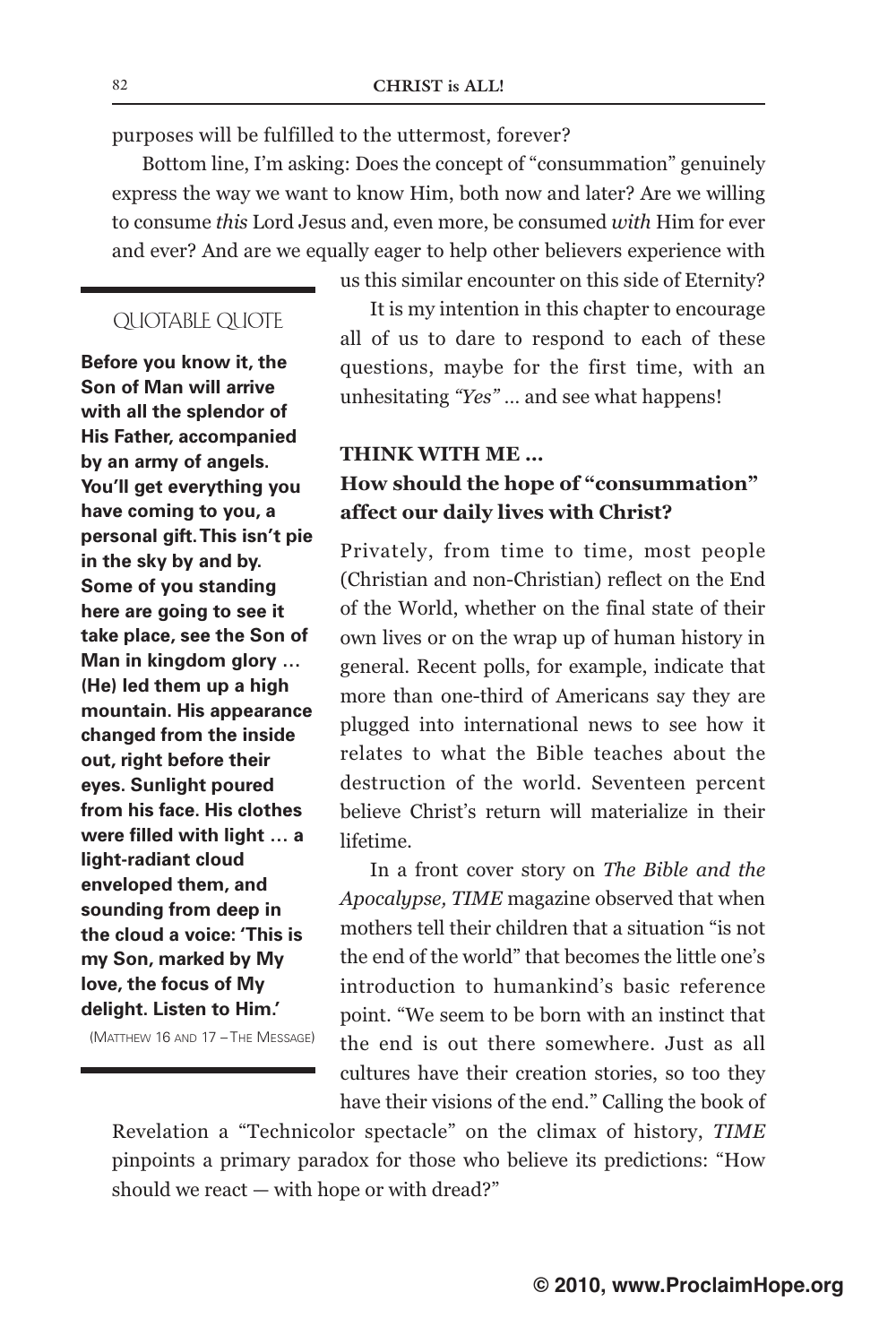Properly understood, the End was intended to fill *Christians* with nothing less than reactions of rousing expectations toward our Savior. God wants us to look forward with joy to the future He has planned for us. As psychologist John Eldredge reminds us, a story is only as good as its *ending*. Without a proper outcome the drama of life can easily become a nightmare for any person. Anticipating our Happy Ending in Christ, however, takes away fear and frees Christians to enjoy, this very minute, the spectacular story we're a part of  $-$  and more importantly, enjoy the Person who makes that story worth living.

Dread has no place in a Christian's outlook once we understand two fundamental facts: First, "the Consummation" — the glorious climax to history, that is HIS-story — provides the most comprehensive definition for Christ's supremacy and the hope it brings. Second, this has immediate and exciting implications for our walk with Him today, too.

## **THINK WITH ME … How much do you feel a part of history's grand and glorious goal?**

Theologians often speak of history as *teleological*. God has a clear goal (*teleos*) in mind for the nations. All human events, moving under God's sovereign hand, flow toward the Appointed Hour when Christ's Kingdom will be all that remains. Nothing in this world is static. Under Christ's current reign everything is in transition toward the fulfillment of that vision. From the moment each human being was conceived, divine destiny has beckoned us, as it has the entire creation, toward Judgment Day. In the same way, from the opening moment of our *new* birth, the consummation of all things in Christ was written into the DNA of the new creation Christians have become in Him (2 Cor. 5).

Scripture, however, does not encourage naiveté about this goal. We shouldn't project parades of progress or methodical marches moving upward toward the blossoming of some utopian dream. From the Fall forward it has remained clear: History knows no evidence of permanent spiritual progress, no means to reclaim our original innocence by our own efforts, no foolproof road map we can improvise to traverse back to Eternal Dwellings. The rise and collapse of previous civilizations substantiate that something outside of the human race must intervene. More specifically, *Someone* bigger than we are must step forth to extract us from both persist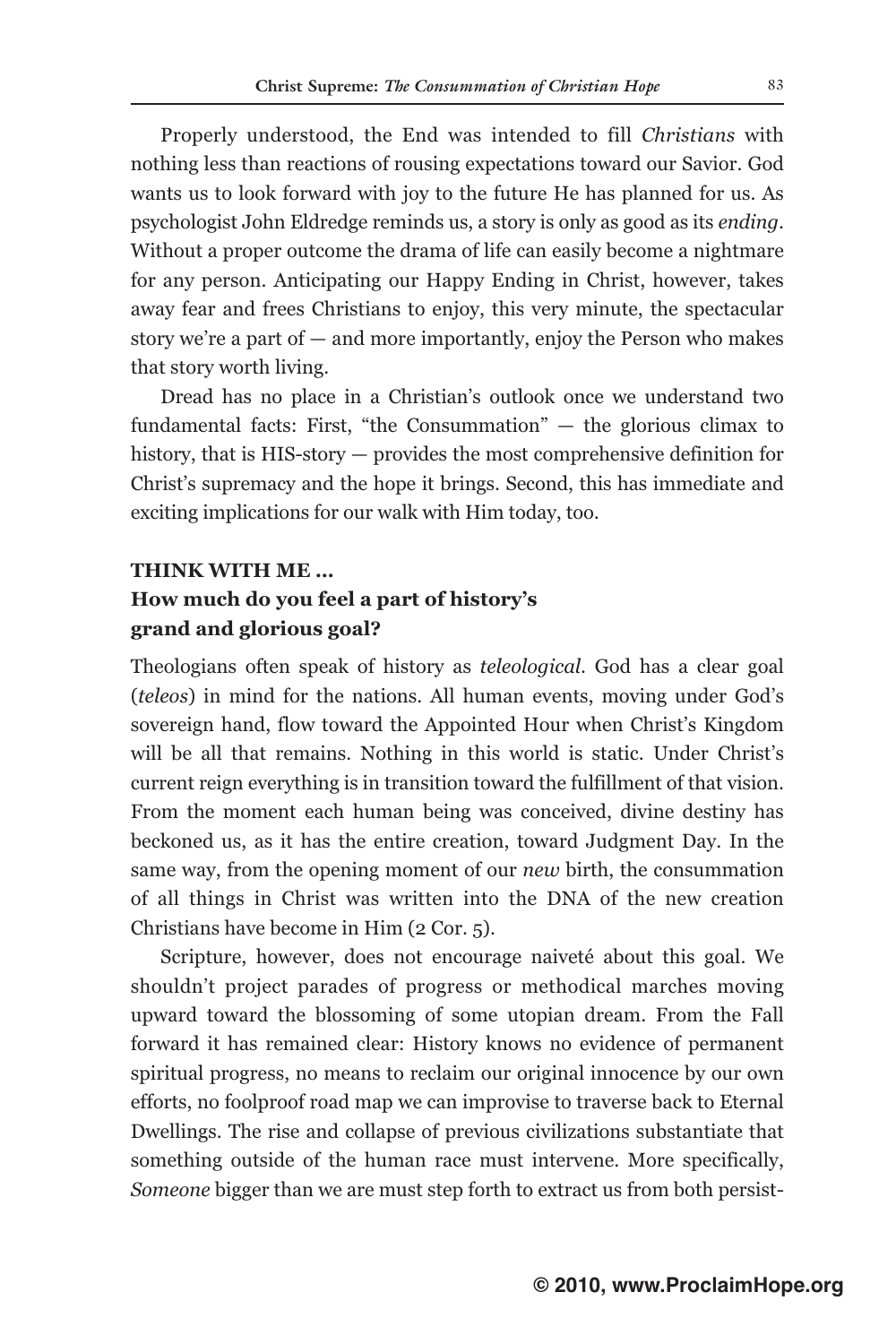ent pits of personal despair and terrorizing threats of global disintegration.

Enter God's eternal plan! Enter the promises of Heaven's unprecedented, choreographed rending of the skies! Enter the *fulfillment* of Christ's supremacy — climaxing with an in-breaking that will one day, at the End of all things, permanently establish His reign, in realms both visible and invisible! "God's two creations (writes John Stott) — his whole universe and his whole Church — must be unified under the cosmic Christ who is supreme head of both."

Like a master surgeon's precise incision, Christ will soon "slice open" Heaven and earth to reveal death-defying displays of God's sovereign glory and grace. As already noted, His Coming will be literal and dramatic. Inescapable. Unavoidable. Utterly transforming. And it will be realized with greater specificity than the prophets ever had words to portray.

In fact, the nature of evil is such that the End can come no other way. It is absolutely *required* for Christ to intervene decisively at the close of the conflict of the ages in order to deliver a people helpless to rescue themselves, and hopeless if left to themselves.

The Bible actually stakes God's reputation on His ability to conquer and destroy all evil thoroughly. It makes the revelation of His glory inseparable from His power to reclaim fully His creation back from Dark Powers; to unleash in totality the redeeming work of His Son in all directions; to establish visibly Christ's Kingdom before all beings in Heaven and earth and under the earth; to have the King sit upon His Throne uncontested and unhindered forever. There *needs* to be a Consummation. There needs to be an Hour when everything is compelled to confess and confirm the supremacy of God's Son!

The owner of what many regard as the greatest race horse of the  $20<sup>th</sup>$ century put it well in the acclaimed movie *Seabiscuit*: "The end of the race is not the finish line. The *future* is the finish line." That's equally true for every disciple who runs the race of life. Our eyes must be fixed on Jesus and the Consummation of everything in Him. It is for this we strive and pray and hope.

## **THINK WITH ME … What Biblical themes define the** *Consummation* **of Christ's supremacy?**

As an historic doctrine of the Church, the idea of the Consummation has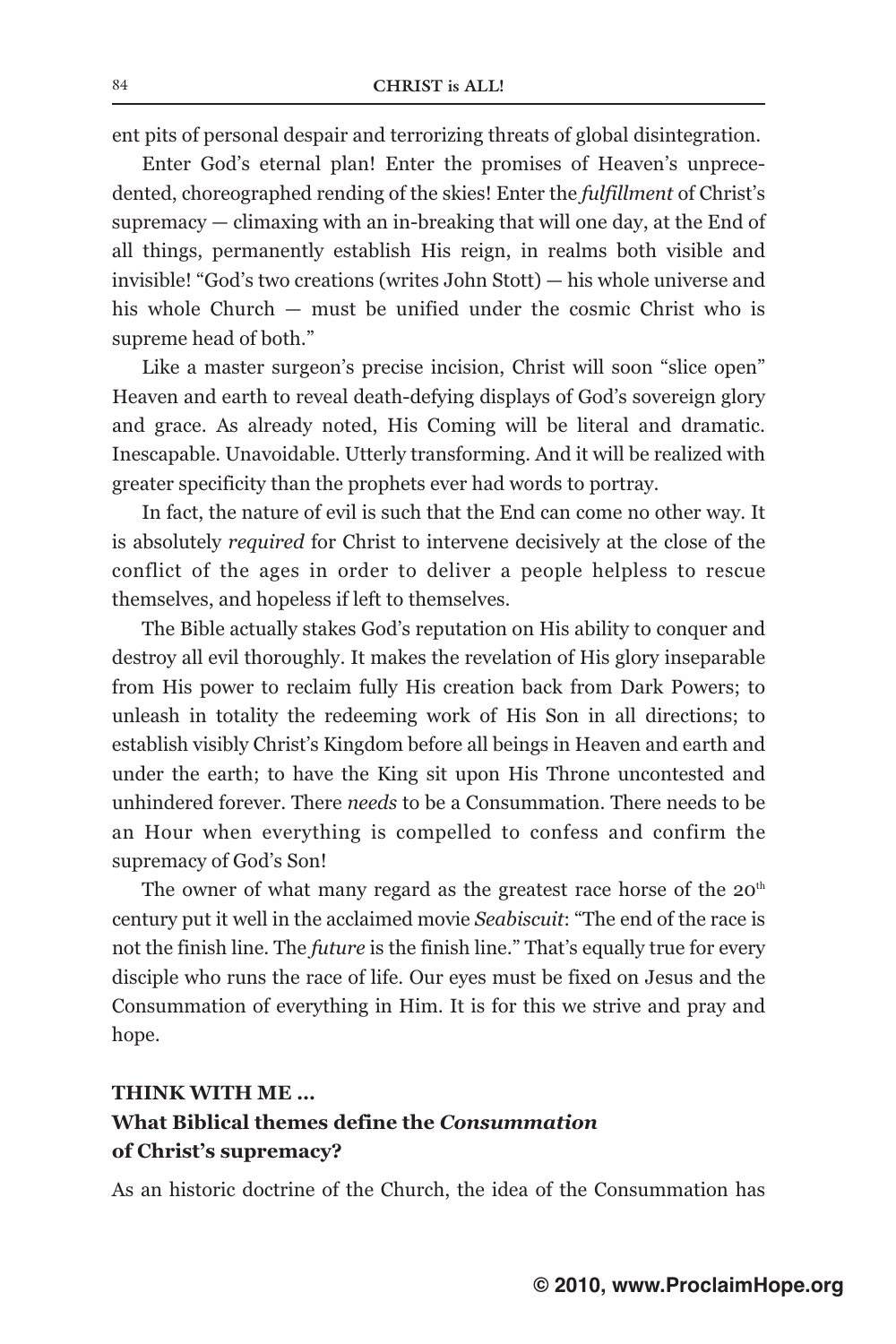been around a long time. The teaching consistently has incorporated the promise that our Redeemer is *supreme enough* …

- to complete God's plan in every detail.
- to give God's Kingdom its ultimate manifestation.
- to bring about the climax or grand finale of God's promises.
- to dominate fully the New Creation as Heir of the universe.
- to consummate the destiny of God's people with God's glory in God's presence.

In each phrase above, the ultimate outcome is clear. Drawing parallels once again with Aslan in *The Silver Chair:* The Father's intention is that when the Consummation finally breaks upon us, the universe of necessity will become engaged permanently with Christ and no other. We will consume Him and be consumed with Him. Multiple Scriptures predict we will be possessed by His every word, devoured with delight in His majesty, passionately enthralled with His magnificence. We will be caught up in giving Him unending praise in full view of His Throne. (Take a moment to think about that. You will be there to see it!)

The Consummation was certainly familiar to *Old Testament* saints. Scholars note that hundreds of Jewish prophetic expectations about the Climax targeted a handful of major themes, including these:

- No matter how dark the circumstances, God's righteousness will triumph among nations.
- The Kingdom will come forth at God's decree despite all opposition.
- The judgments of God upon the nations will bring permanent justice and peace to earth.
- Believers can expect the return of God's manifest glory to inhabit Zion.
- His presence will rally exiled saints to serve Him there once again.
- Then they'll witness the enthronement of God's King over Zion and all the earth.
- God will make His home among them, defending and saving them from every enemy.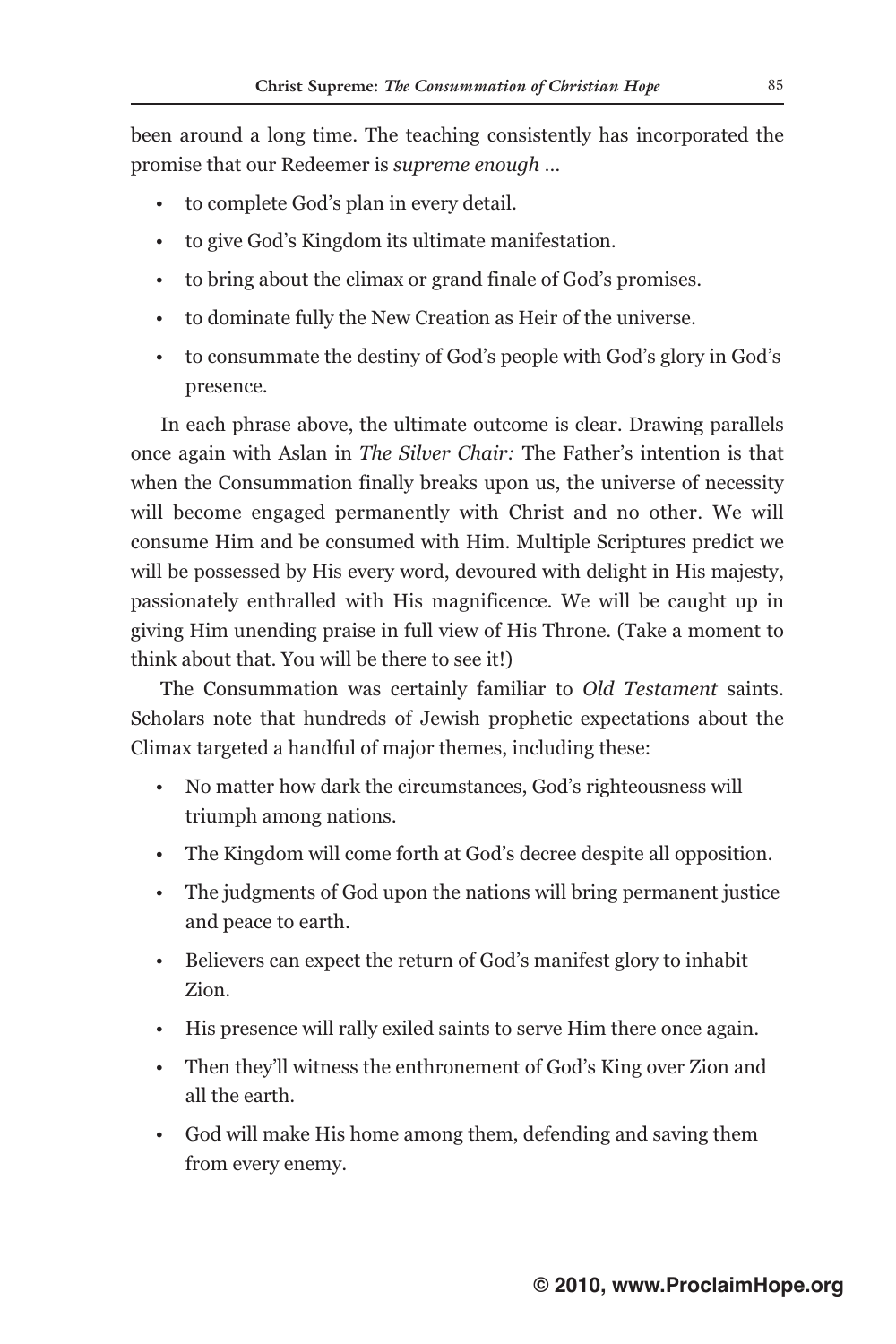- God will rebuild and fill His temple so He might be worshipped by His people forever.
- God's people will *prepare* for the End because history is moving toward this Grand Finale.

According to *New Testament* writers, in His Son the Father finally intends to bring every one of these ancient themes to glorious completion. He will maximize them in exquisite detail. Christ will oversee unprecedented fulfillments of each prophetic design, even those set in motion thousands of years ago. In that Final Hour all things spiritual and physical will converge around one, overarching revelation of the Second Person of the Trinity in the full power of His Kingdom. That is why it is appropriate to call Christ Himself the "*consummation* of Biblical hope". Our whole future is lodged in Him. It is defined by Him. It is ultimately consummated in Him.

## **THINK WITH ME …**

## **How does Christ's second coming add weight to his supremacy now?**

The Church has always lived in the expectation of the renewal and recapitulation of all things in Jesus. Ours is not only a God who "is and was" but also a God who "is to come" (Rev. 1). Christ is both Alpha and Omega. There is a time just ahead of us when He will come to His creation and His people in a more confrontational way than He ever has before. On that Day every hope toward which the committed Christian is invited to press will be brought to culmination.

That's why Martin Luther said that there are really only two days on a Christian's calendar: "today" and "that Day". Without a doubt *that* Day is straight ahead because Christ *is* coming back! When He returns, *all* of us will be involved in His powerful in-breaking, one way or another. When this happens, Christ's reappearance will have as much tangible reality for you as the chair you're sitting on has for you at this moment, as you read this sentence.So, how much of a difference should that make in my walk with Jesus today? A lot! Let me show you why.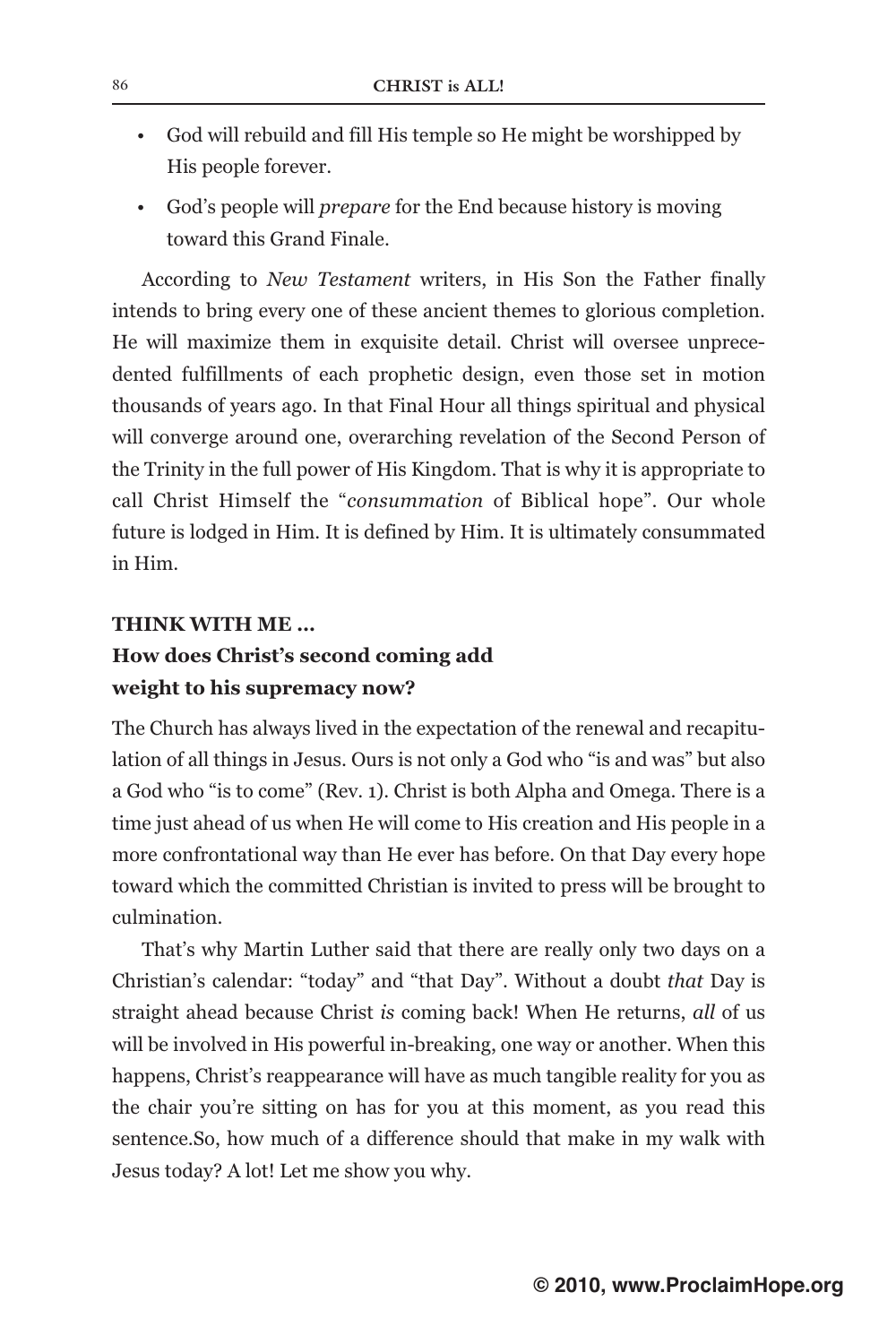Three important Greek words are used in the New Testament to describe this impending, unparalleled revelation of the supremacy of God's Son:

- *Parousia* referring to His tangible, even visible, presence when He arrives.
- *Apocalypsis* referring to His dramatic unveiling or disclosure at that time.
- *Epiphaneia*

describing how His appearing will be indisputable, unavoidable and impossible to deny.

But guess what: These words aren't just about Christ's triumphal return. They can also be used to portray what happens any time God steps in to reactivate, in Jesus, deeper experiences of His promises at work among His people.

In other words, whenever God grants a heart's desire for more of Christ's *power* to fill a life, one can expect to experience more of Christ's *presence*, more of His *unveiling*, more of His decisive *interventions* on our behalf. Whenever Christ involves Himself by His Spirit to carry out God's purposes for us, in a sense we could say He "comes" to us. He actually promised us: "I will not QUOTABLE QUOTE

**This judgment will issue eventually in the final denouement of the personal coming of the Lord Jesus from Heaven with the angels of his power. It will bring full justice in dazzling flame upon those who have refused to know God or to obey the Gospel of our Lord Jesus.Their punishment will be eternal exclusion from the radiance of the face of the Lord, and the glorious majesty of his power. But to those whom he has made holy, his coming will mean splendor unimaginable. It will be a breathtaking wonder to all who believe — including you, for you have believed the message that we have given you**

> (2 THESSALONIANS 1 — PHILLIPS TRANSLATION)

leave you … I will come to you. Because I live you also will live ... obey my teaching. My Father will love [you], and we will come to [you] and make our home with [you]" (Jn. 14).

At the End when Christ's climactic breakthrough takes place, it will be simply the ultimate "*come-*summation". In other words, it will be the grandest of all His comings. It will be the one "coming" that finally and completely sums up every other time He has ever drawn near to His people as Lord! Every other coming of God's Son into our lives by His Spirit, dayby-day, takes its cue from that final "Second Coming".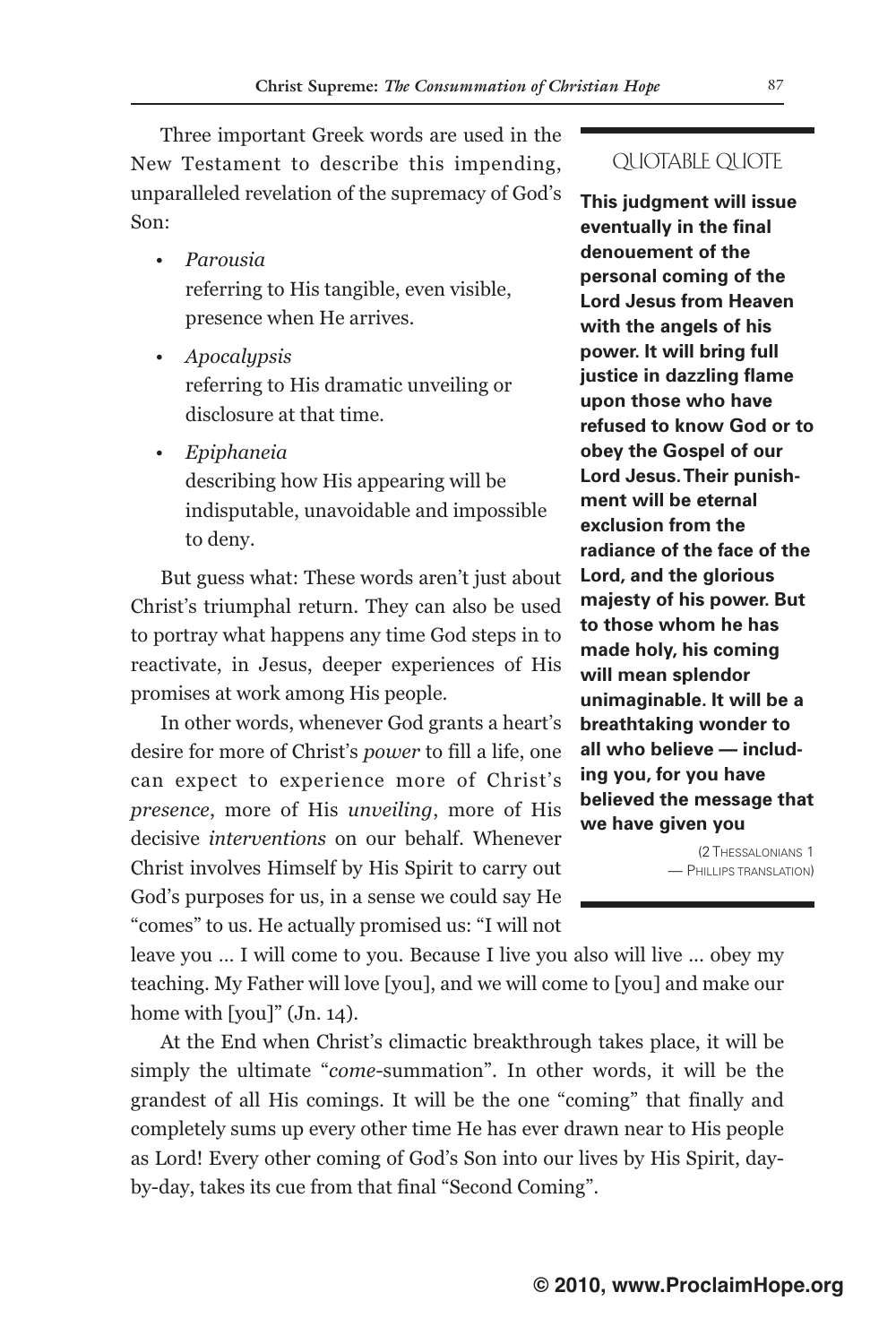To put it differently: The Consummation shouldn't be limited in our thinking to some cataclysmic, apocalyptic episode. There's more to it than scenarios spelled out in popular prophetic graphs and charts or by dimestore novels developed around plots about end-times conspiracies. Rather, every time Christ meets a believer's spiritual hunger, or heals broken relationships, or empowers expanded missionary outreach, He supplies us with rich *foretastes* of the day when the Consummation will unfold thoroughly.

Biblically speaking, in this age the Spirit wants His Church to experience preludes of each theme of the Consummation (including justice, healing, community, worship, and divine presence). In this age every Christian is automatically in the thick of a huge cosmic drama, from Creation to Consummation, moving toward victory with every passing day. Even current world events reported on CNN are somehow a strategic part of this all-encompassing epic. In it all, Christ is both the central plot and the chief character … *now*, the way He will be at the End.

Come to think of it, this fact is by far the most compelling and fastestbreaking international news story CNN could ever aspire to broadcast!

## **He's Leading Us into Quite a Future!** *(Micah 4:1-13)*

Library shelves bulge with centuries of books documenting different views on the *drama* of the Consummation. Currently, for example, a popular twelve-volume fiction novel portrays what might happen worldwide (by some interpretations) after Christ "raptures" the whole Church away to heaven (as some teach He will). Imagination-grabbing, these books have sold by the millions, more to non-Christians actually than to Christians.

Throughout Church history debates about the End have sometimes turned quite fierce. Shrill arguments have been waged over the identity of characteristics, activities, characters, plots and props expected to surface in the Final Act of redemption's story. But let's be thankful that on many of the basics Christians remain in agreement (even if we're still not all agreed on what will happen within the timeframe immediately preceding it). This has been especially true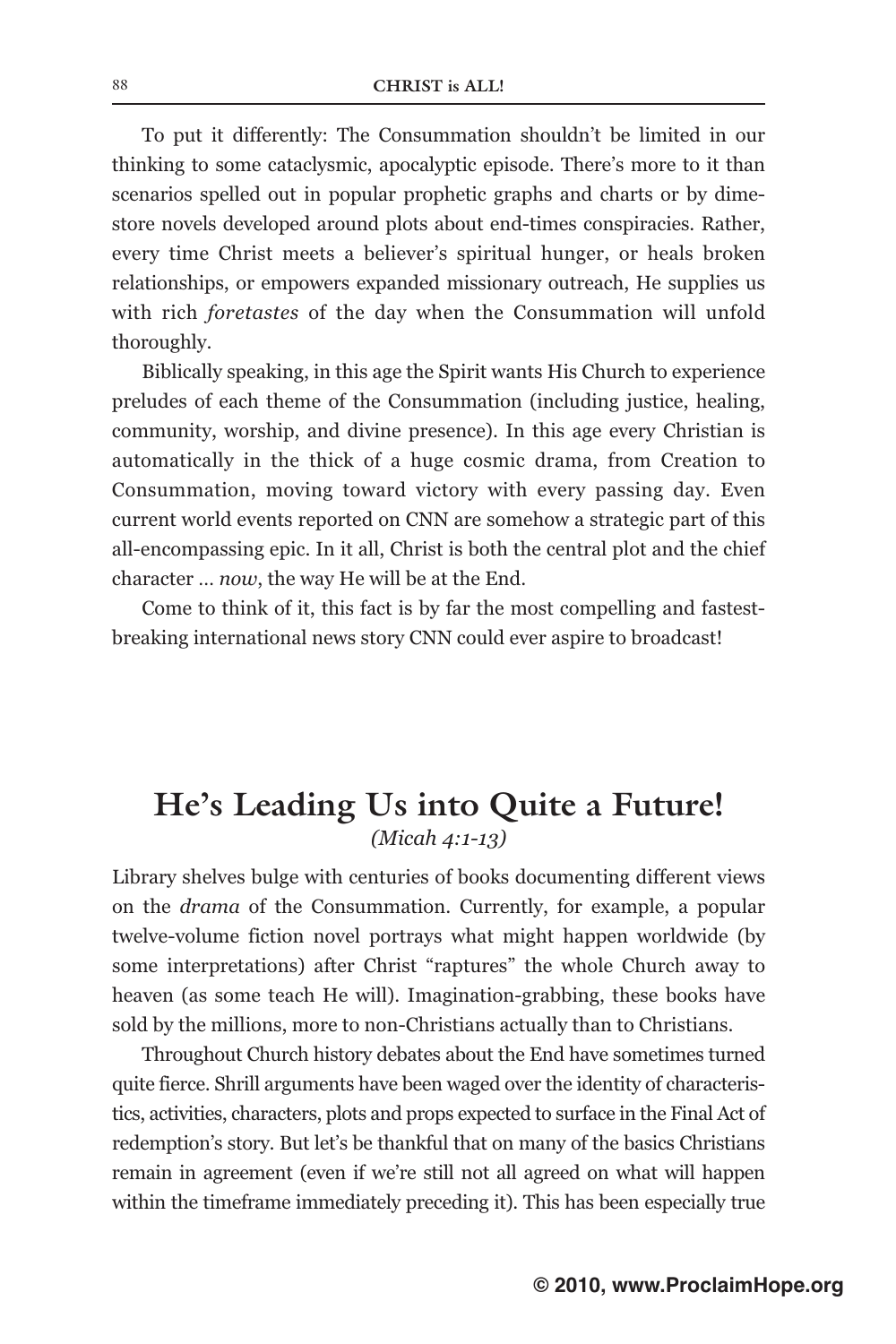when the heart of the discussion has remained centered on learning from prophetic visions more about the glorious greatness of the One whose arrival all of us anticipate. What are some of those points of agreement?

## **THINK WITH ME … What will the consummation of Christ's supremacy** *not* **include?**

To start with, most agree that more is said in Scripture about what the Consummation will not include, than what it will. For example we are told there will be no death, no mourning, no crying. We are told that pain and heartache will pass away. Sin will be banished. Satan will no longer prowl. Why this emphasis on the negative?

On the one hand it is much easier for the Bible to tabulate all the ugly dimensions of a fallen world with which we are so familiar, and then simply declare: "Under Christ's reign, there will be no more of that!" On the other hand, the Grand Finale involves such an all-encompassing, unparalleled unleashing of Christ's supremacy that the vision begs for graphically adequate categories to picture it.

The fact is, the End-of-the-Age incorporates a measure of blessings beyond what we mortals are able to comprehend, let alone verbalize. This should humble us. There will always be a magnitude  $-$  a mystery  $-$  to Christ's lordship, wherever and whenever it is manifested, that we will never fully grasp, nor ever be able to fully explore. This will be even truer at His return. As Paul writes in Romans 11: "The deliverer will come from Zion; he will turn godlessness away from Jacob…. Oh, the depth of the riches of the wisdom and knowledge of God! How unsearchable his judgments, and his paths beyond tracing out! Who has known the mind of the Lord? Or who has been his counselor? … For from him and through him and to him are all things. To him be the glory forever!"

#### **THINK WITH ME…**

## **What will the consummation of Christ's supremacy include** *for sure***?**

All the great prophetic world religions, influencing over half the world's peoples — Judaism, Islam and Christianity — promote breathtaking narratives of the Final State. All three refer to it as "Heaven".

The afterlife's allure has been painted (sometimes literally on canvas)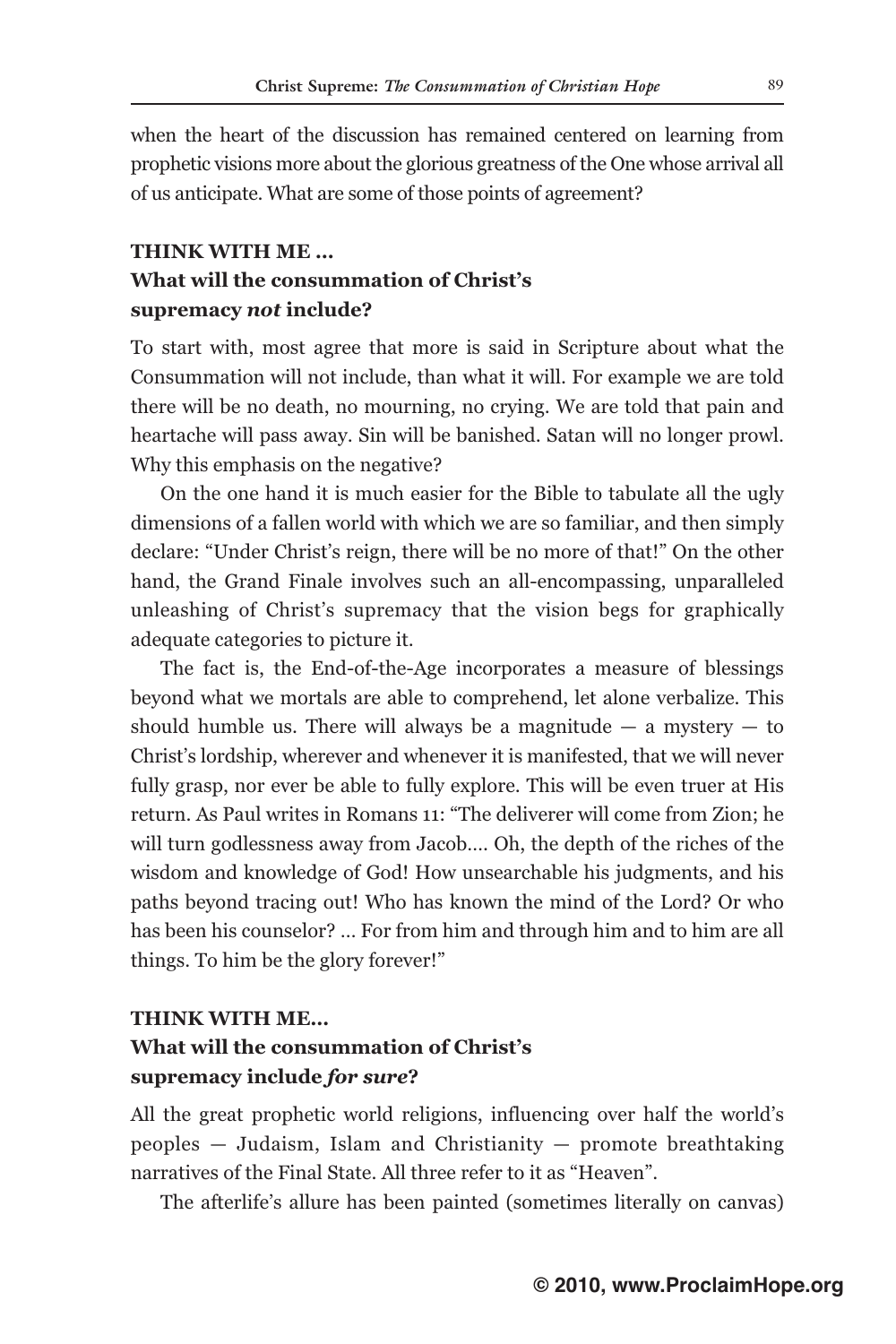#### QUOTABLE QUOTE

**The Master Himself will give the command. Arch angel thunder! God's trumpet blast! He'll come down from heaven and the dead in Christ will rise — they'll go first. Then the rest of us who are still alive at the time will be caught up with them to the clouds to meet the Master. Oh, we'll be walking on air! And then there will be one huge family reunion with the Master. So reassure one another with these words.**

(1 THESSALONIANS 4 —THE MESSAGE)

with a spectrum of enticing visions. Some anticipate dark-eyed virgins at the beck and call of faithful martyrs. Some envision gardens and palaces and mansions of gold. All three refer to unending feasts accompanied by angelic choirs with indescribable bliss spawned by a bonanza of God's resplendent beauty. All three talk about reunions with loved ones in a joy that knows no bounds. The Koran, for example, refers to a place with upholstered couches, pomegranate trees, deep green pastures and unlimited opportunities for sensual pleasures. At least three quarters of the American population believe in basic Judeo-Christian pictures of heaven as an actual place, though we seem divided over whether it is a luxurious arboretum or a well laid-out gated community.

This much we know with confidence from the *Bible*: The Consummation will not deposit us on some celestial shore where eons crawl by

tediously. More accurately, time will be transformed by eternity. *Simultaneous realizations* of all that God originally designed, desired, deserved and decreed since the beginning of Creation will take place in us and around us, through the reign of His Son. No longer will Christ's kingship be experienced in bits and pieces. Rather, the Consummation will fully exhaust what His dominion is all about. It will display it in one grand, unending panorama that penetrates the most profound longings of our souls.

Canadian theologian John Stackhouse sums up many Biblical pictures of eternity this way: "Heaven, in fact, has not been portrayed as a boring place, but the location of the highest aspirations of the human heart." C.S. Lewis reflected once: "If I find in myself desires which nothing in this world can satisfy, the only logical explanation is that I was made for another world."

In other words, our deepest hungers for happiness should signal to us a great deal about the Coming Ages. They tell us we were made to inhabit another dominion, to relish the blessings of another Kingdom. The Spirit of God tantalizes us with what's ahead for us in Jesus. He activates a wealth of expectations in us that foreshadow the breadth of joys in the coming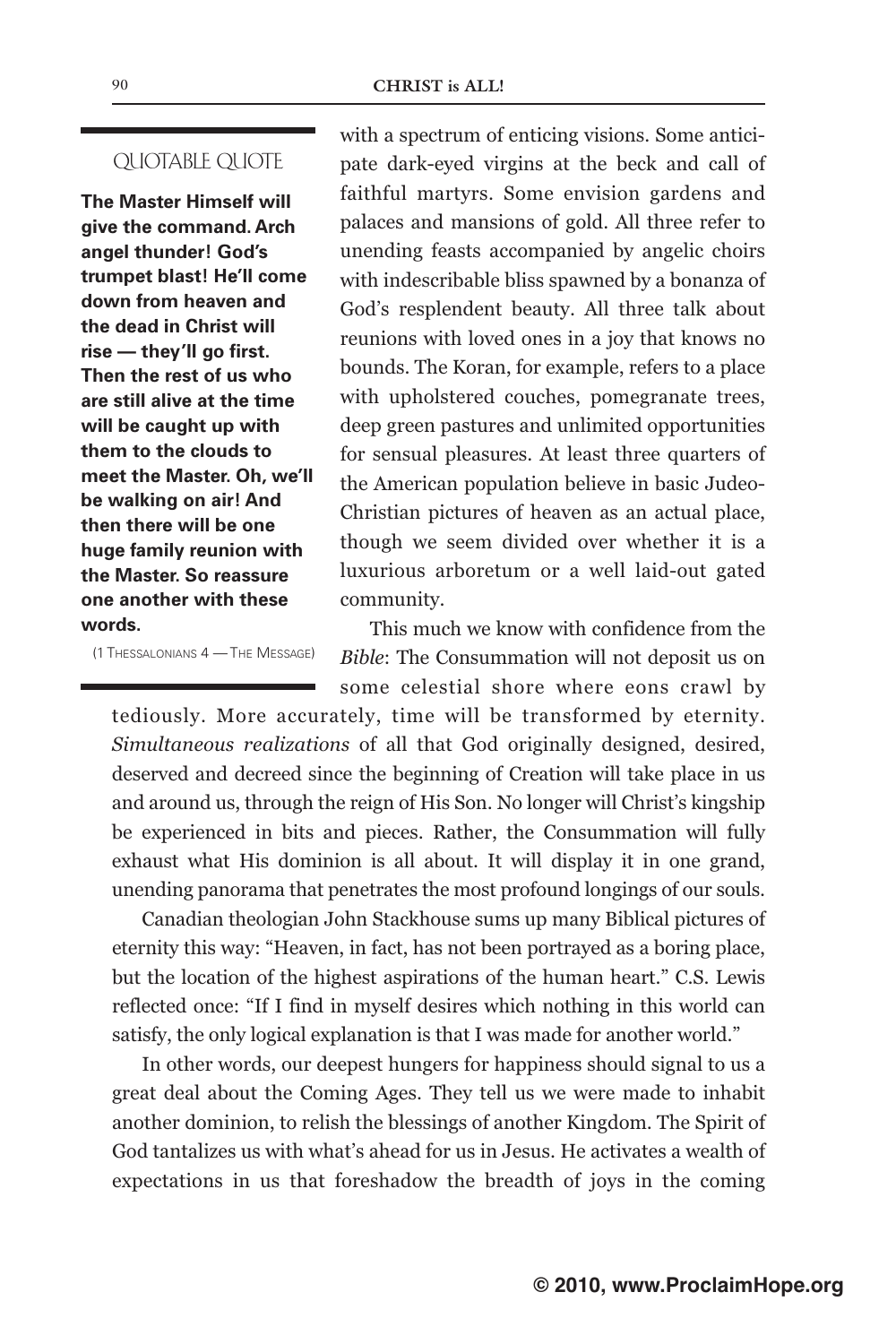Consummation. In doing so, He precludes our ever settling for anything short of the final revelation of the Son of the Father. Reflective of E.T.'s heartcry for his mother planet (the main theme in the Spielberg movie *The Extra-Terrestrial*), the Spirit stirs an inner restlessness that keeps us from allowing anything or any place  $-$  or any one  $-$  to substitute for the final "Home" for which we were made (Isa. 61-62).

So, we need to take heart. Our yearnings will be fulfilled with God's tangible supplies. According to Scripture, the Consummation is destined ultimately to manifest itself with *historical literalness*. The Father loves to carry out His promises (as well as our longings) in concrete, practical ways. How can we be sure? Just look at how He did this when fulfilling the prophecies related to the *first* coming of His Son. Most Biblical scholars agree that the Bible portrays an eternity which retains an ongoing physical creation, not unlike what God originally intended in Genesis 1.

We won't float way on illuminated cotton clouds. Instead, the current creation will be both emancipated and renovated by Jesus for our full use. To our joy themes derived from the initial Garden of Eden will be reactivated, though greatly expanded. Creation, liberated from the bondage of decay (Rom. 8), will be incorporated into a new world, concentrated within the jeweled walls of a new city fashioned by the Architect of Heaven (as the colorful imagery of the last two chapters of Revelation details for us).

Taking its cue from that vision, the early Church eventually constructed what was termed a *"theology of recapitulation".* By this they meant God would rebuild His physical creation, restoring it to all He originally designed, yet doing so in a way that outshines the literal grandeur of any previous expressions of the heavens and the earth. With the risen Redeemer at the helm we can anticipate a whole new quality of spiritual life to emerge within the literal creation, further magnifying the essence of His supremacy.

Let's examine this last thought a little more carefully.

## **THINK WITH ME … In what ways will Christ's reign require both** *continuity* **and** *discontinuity?*

As just noted, there will be a strong measure of *continuity* between the original creation and the consummate new creation. The earth, renewed and purified, will still be the same kind of sphere, destined to be covered with praises to God like waters cover the sea (Hab. 2:14). In part Scripture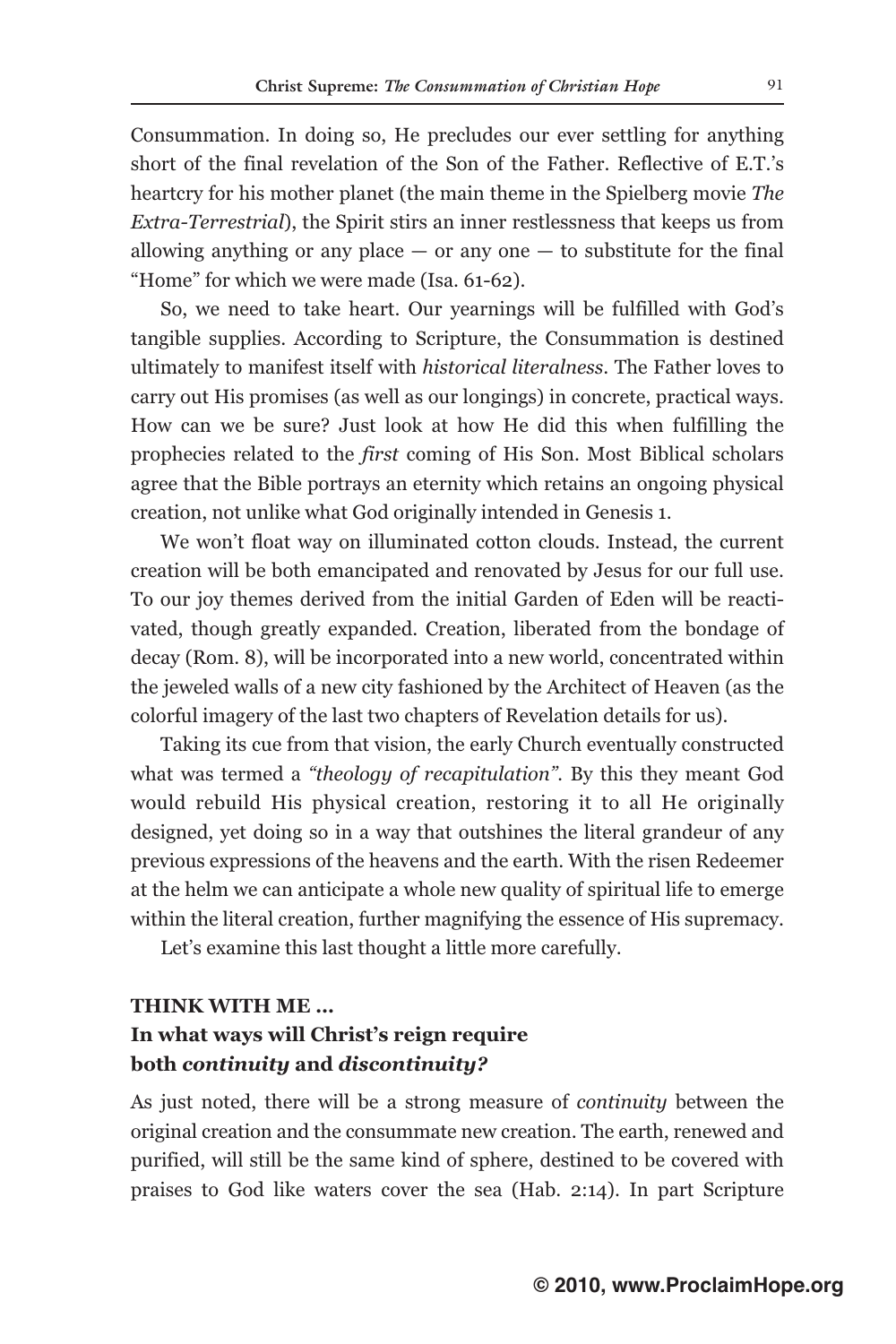promises that its inhabitants, captivated by the knowledge God's glory "in the face of Jesus Christ" (2 Cor. 4), will radically improve the earth *just by their being there*, filling it with holy passion to bring eternal delight to the Godhead.

Which means, it seems to me, that what will render the Consummation especially *new* is how it will be animated by the Holy Spirit's ongoing ministry of Christ's life to His people. The Spirit will inspire the saints' devotion. He will carry us toward rightful worship of God as well as righteous activities for God. Our glorified bodies, directed by the Holy Spirit ("spiritual bodies" Paul calls them) will be able to participate fully in every other dimension of Christ's final Kingdom — both seen and unseen (1 Cor. 15).

On the other hand, Scripture also teaches an obvious *discontinuity* between the old creation and the new. Turning to Dr. Stackhouse again: "Heaven's most welcoming features seem to correspond nicely to *inhospitable counterparts* on earth." [Emphasis mine.] The Consummation will establish permanent peace versus international chaos. The Bible promises beautiful dwellings to replace earthly squalor; abundance to replace the oppressive poverty of the masses; mutual love to replace the ageold exploitation of one human being by another.

*Discontinuity* transpires as everything passes through the fire engulfed in God's holy purgings (2 Pet. 3). We call it Judgment Day. It involves a cataclysmic display of divine revulsion and opposition to all evil. It will fill up and seal all other judgments throughout history. It will publish and finalize every one of God's previous decrees against our fallenness and our rebellion. The inescapable consequences of opposing God's purposes in Christ will be published abroad, ratified as just and true by Heaven's citizens (Rom. 2 and Acts 17). "The kingdom of the world has become the kingdom of our Lord and of his Christ…. The nations were angry and your wrath has come. Time has come for judging the dead … for destroying those who destroy the earth" (Rev. 11).

In that awesome hour, everything that is not of Christ — everything that remains unyielded to His supremacy — will be consumed by His wrath. ("Hide us from the face of Him on the throne and from the wrath of the Lamb!" Rev. 6) We must never forget that despite God's overflowing favor, there hovers a matching and equally more sobering theme of His fearsome fury. He will banish all things that are incompatible with His Son (Rev. 20).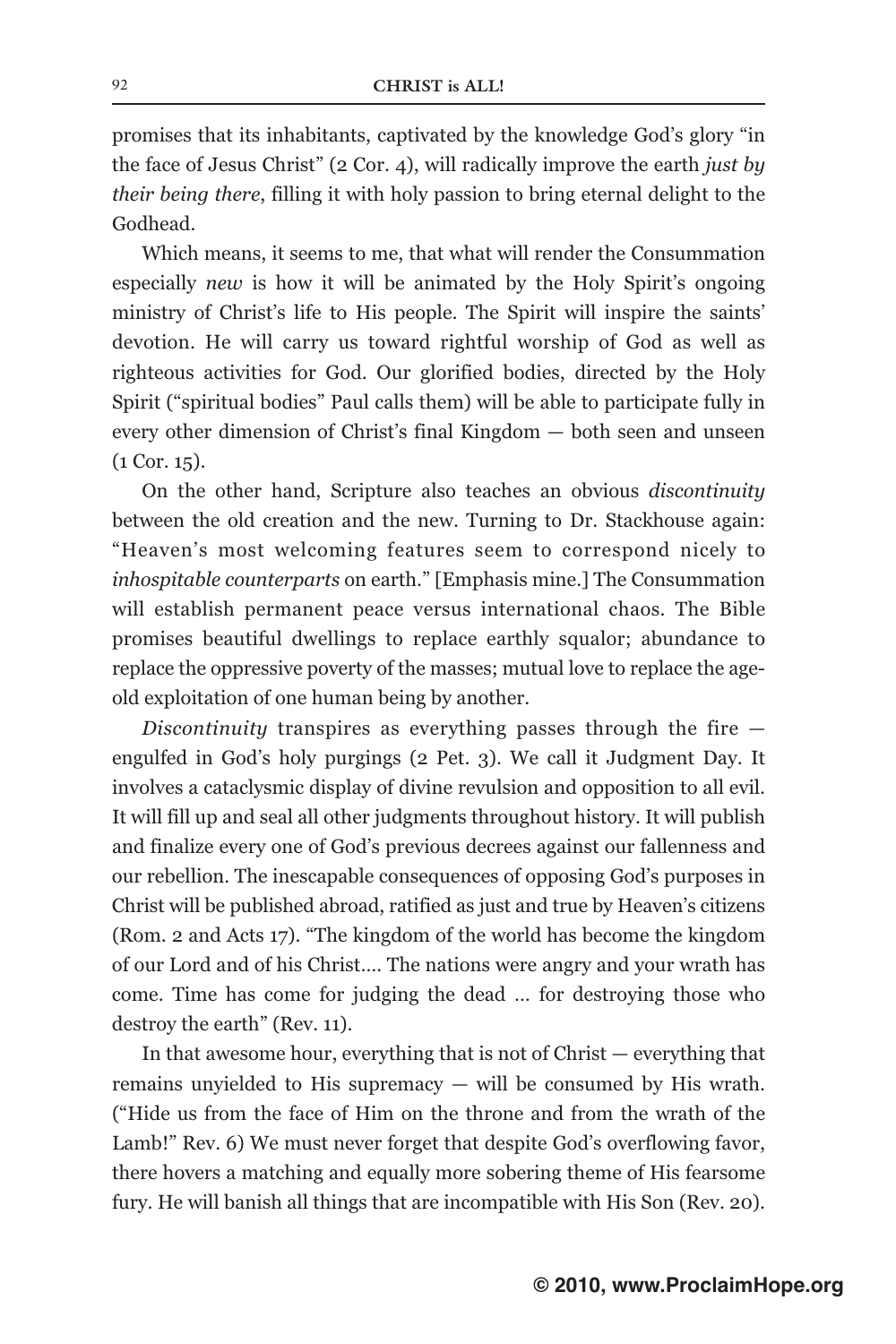And the last enemy to be destroyed is Death itself (1 Cor. 15).

In addition the Consummation will instigate another similarly radical break with the present. God will utterly crush Satan and his lethal forces, abruptly bringing to conclusion their ages-old resistance to Christ's dominance. "The great dragon was hurled down — that ancient serpent called the devil, or Satan, who leads the whole world astray…. Then I heard a loud voice in heaven say: 'Now have come the salvation and the power and the kingdom of our God and the authority of his Christ….' " (Rev. 12).

Of course, by death, resurrection and ascension, Christ's victory over the Devil has *already been won*. But sinners and demons alike still must *concede* that victory. Though Christ claims full kingship, reigning at God's right hand He must, and will, *prevail* one day as King everywhere. Not only has He inherited the Kingdom, but He must also return in timely fashion to *establish* it, pervasively, until His dominion obliterates the jaws of Hades itself. In that day, the final revelation of Christ's victory over Hell's hoards will be as comprehensive as the rebellion they have waged against Him all along.

This too is part of the fulfillment of His supremacy. Resting in Jesus' lordship, a Christian will always nurture vision for the maximum destruction of the demonic.

## **THINK WITH ME … How will the fulfillment of Christ's supremacy be expressed in community?**

Coalesced around the Son in the presence of the Everlasting Father and in the bonds of the Holy Spirit, God's children will enter into a quality of life we might best term "community unity" or even "Trinity unity". It is the consummate answer to Jesus' prayer for the Church in John 17 as He prayed for oneness precisely *because* it was the divine destiny for God's redeemed from the beginning.

The fulfillment of Christian hope will always be visibly *social*. "Behold, I will create new heavens and a new earth.... I will create Jerusalem to be a delight, and its people a joy. I will … delight in my people.... They will build houses and dwell in them" (Isa. 65). Following Judgment Day, the Consummation will inaugurate an unprecedented fellowship. Earth will be filled with exultant saints from all the ages, ready to become dearest neighbors forever. The Bible teaches that history's final chapter will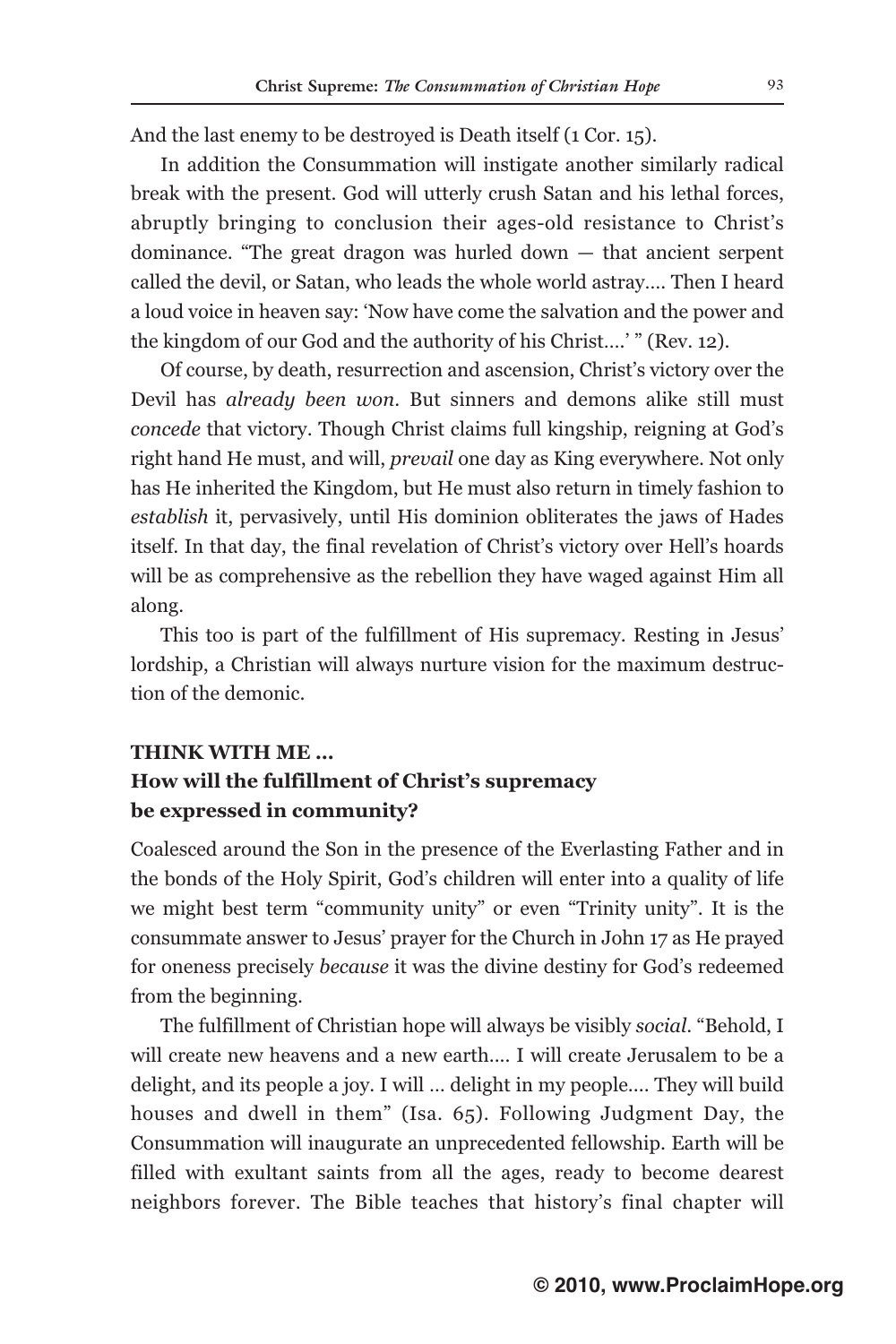#### QUOTABLE QUOTE

**In the re-creation of the world, when the Son of Man will rule gloriously, you who have followed Me will also rule, starting with the 12 tribes of Israel. And not only you, but anyone who sacrifices home, family, fields whatever — because of Me will get it all back a hundred times over, not to mention the considerable bonus of eternal life. This is the Great Reversal: many of the first ending up last, and the last first.**

(MATTHEW 19 —THE MESSAGE)

introduce one single, world-sized society, comprised of people from every tongue and nation. Together forever, the redeemed will not cease to thrive in the presence of a creative, innovative, inexhaustible, unlimited and uncontainable God of love. The Father will be forever revealing to us more and more of His incomprehensible glory to those welcomed in the Beloved One (Eph. 1).

Such wonder-filled Providence will show no partiality. Whatever He reveals of Himself, and whatever agendas He may call us to advance in His eternal purposes in Christ, will come to us *in community.* It will require us to pour out ourselves in love for each other, without reservation, as we seek to honor God's Son with one heart and voice (compare Rom. 15 with 2 Peter 3 and Rev. 22). Just as hope and faith will remain, so love will remain — with the greatest of the

three, the most visible expression of them, being love not only for the Triune God but for all the saints who love Him too. (1 Cor. 13). The authors of both Isaiah (65-66) and Revelation (21-22) coined a fascinating term for this phenomenon: *New Jerusalem.* The image draws together a wealth of prophetic streams from Old and New Testaments regarding the final shape of the "people-hood" of the saints.

Consisting of multiple cultures of the world, purged of all depravity and rebellion, one congregation will emerge to inhabit the Heavenly Habitat. The Church Triumphant, as theologians call it, will unveil the manifold grace of God in Christ through varieties of creative worship and service. Washed in His blood, a marvelously mystical mosaic will lay invaluable treasures before the Son in everlasting, unceasing, all-consuming concern for His glory (Rev. 5 and 21). Made up of "living stones" (1 Pet. 2 and Eph. 2), this timeless tabernacle will consist not of mortar but of immortals — people like you and me — rallied before God's face in undistracted devotion to the Lamb on His Throne.

Because of the preeminence of Christ and His cross, everything in heaven and earth will remain forever reconciled in perfect harmony (combine Col. 1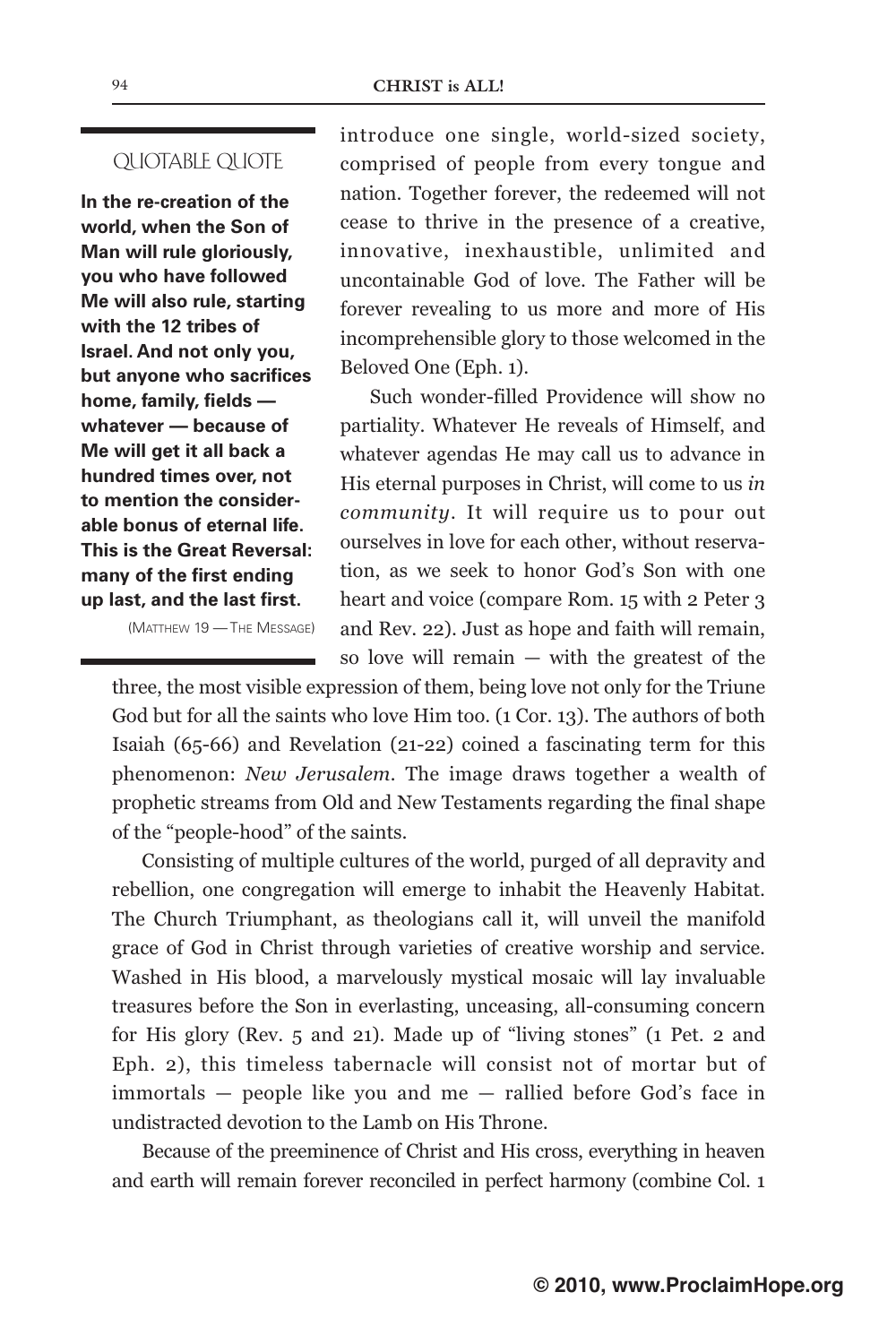with Eph. 1). Peace on earth, coupled with peace with God, will unite the saints in peace with one another as the incomparable Peacemaker dwells in their midst in royal splendor. What more desirable destination could we hope for?

## **THINK WITH ME … Why must Christ's reign climax in a ravishing vision of the Godhead?**

Without question, the heart and soul  $-$  the apex  $-$  of the Consummation will be the *renewed vision* of the Triune God reflected in the radiance of the triumphant Son. We read: "The Throne of God and of the Lamb will be in the city, and His servants will serve Him. They will see His face and His name will be on their foreheads" (Rev. 22).

Beyond every other ecstatic enjoyment of the Age to Come, none will surpass its zenith: Christ's presence, displayed for us to marvel at, welcoming us into encounters with the Living God as a result. We will be enraptured with Christ's glory straight on, but unafraid.

You may ask, what about the passage that describes how, at the End, the Son delivers up the Kingdom to the Father (1 Cor. 15)? The answer is not complicated. To be sure, when the End comes He will subordinate Himself and His Kingdom to the Father just like a devoted Son would be expected to do. Nonetheless He will remain exalted as our Mediator-Monarch, still actively leading us in salvation's saga throughout all ages to come. Christ will continue His role as the New Adam of our race. He will remain the Husband to the Bride (Eph. 5). Wherever God's inexhaustible grace continues to pour out on the New Heaven and New Earth, the One who is the "glory of the Father, full of grace and truth" (Jn. 1) will remain at the forefront of the action. He will never cease to be lifted up before the saints so we can worship His matchless majesty. This in turn will bring unending honor to the Father who gave Him up for us all (Phil. 2). As a result, the Triune God will appear to be even more "all in all" to His redeemed people  $(1$  Cor.  $15)$ .

*Imagine, you and I will actually witness every bit of this! Not long from now!* One day soon, we will be thoroughly alive to Him, seeing Him and interacting with Him on the most intimate terms. And this experience will never end.

In ancient times the Greek word *apocalypsis* (which, as we've seen, is used in the Bible to refer to the Consummation) was originally coined to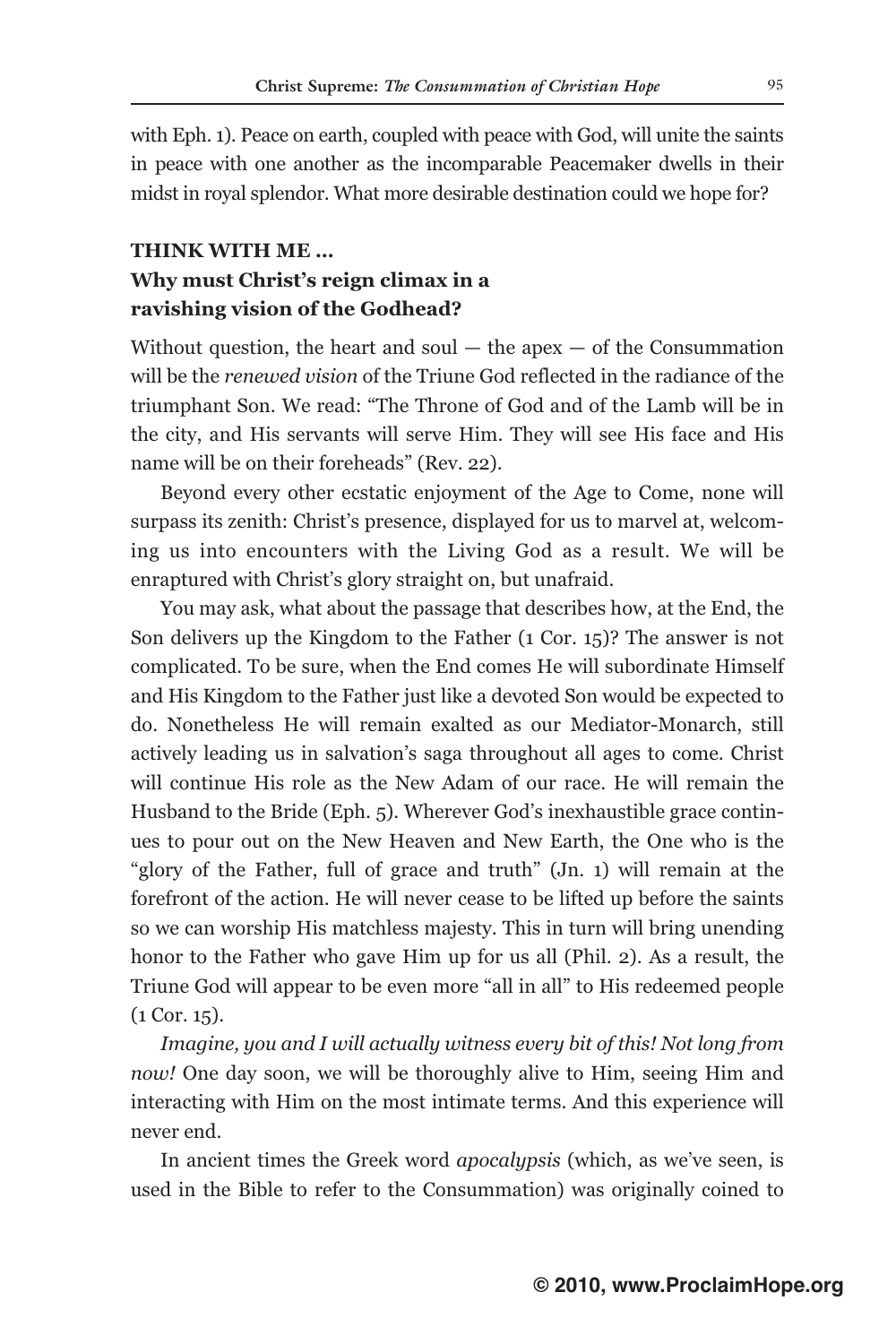describe a special occasion at the climax of a week of wedding festivities. It was the moment when the veil of the virgin bride was lifted so that the groom and all the guests could finally look upon her beauty. Interestingly, this always took place immediately before the next big event when the couple would slip away to the honeymoon suite. There they would consummate their marriage in sexual union.

Even so, when the Book of Revelation calls the Consummation the "Marriage Supper of the Lamb", it is borrowing from this ancient tradition. It is pointing us toward that moment when, at Christ's return, we will be ravished together by what lies "behind the veil". Out of this unprecedented revelation of God's glory to us  $-$  as well as out of the unveiling of Christ's finished work in  $us - we$  will enter into greater intimacy with the risen Redeemer than we have ever dreamed existed. That will be a *consummating* experience to say the least!

#### **THINK WITH ME …**

## **So, who will be consumed with Christ and who will just be consumed?**

No wonder "consume" lies at the heart of the English term "Consummation". Biblically speaking it appears there are one of two profound destinies for all of God's creatures: Everyone will either be consuming Christ and consumed with  $\text{Him} - \text{or they will be just plain}$ *consumed.* One or the other.

In the "Consume-ation" everyone not consumed with Christ as their Redeemer Lord will be irrevocably banished from His presence. Inevitably the fate of those who permanently reject God's offer to be consumed *with Him* will be consumed *by Him* — by His judgments, that is. Our Lord is likened to "consuming fire", Hebrews 12 tells us. When He comes back, we're told, He will be "revealed with fire from Heaven against all ungodliness" (2 Thess. 1). The Lion will banish into outer darkness those who refuse to participate in the gift of eternal life, abandoned to everlasting weeping and gnashing of teeth (Matt. 25). This will overtake countless sinners from all the nations and all the ages.

This tragedy should make every believer weep as well. For it will be, literally, the *death of hope* for the unsaved, forever. The Lost will be consigned to the appalling atmosphere of stifling, irreversible hope-*less*ness. Every prospect of true life will vanish — consumed. Every hint of hope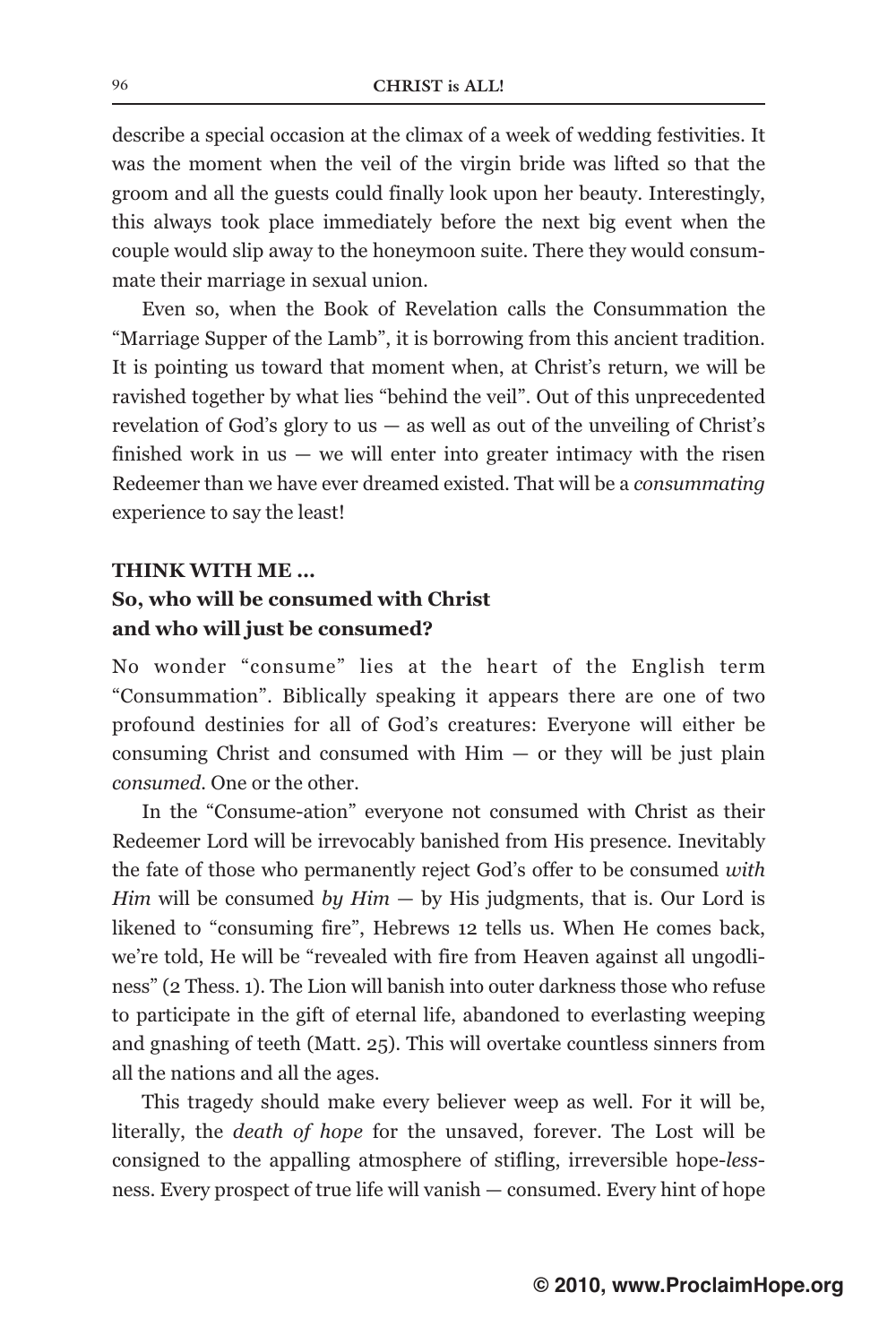will be snuffed out without mercy — consumed (2 Thess. 1 and 2).

After reading an earlier draft of *Joyful Manifesto,* one committed

Christian wrote me to say: "David, I have been so blessed to be one of your readers for this book. But when I finished reading your words on this page, I felt a sense of unspeakable sadness. I strongly sensed that I needed to get on my face before reading another word and cry out for all those — especially in my own family — who do not even know Jesus as their Savior and Lord." That's precisely the pain we are supposed to feel. Our desire for the New Heaven and Earth should increase in us a godly aching for those dearest to us who may never share in that happy day.

Yet that same vision of awful outcomes should empower Christians to press forward with greater anticipation, even while we bear our unceasing burden for the Lost. For we've inherited an alternate destiny. For all saints those who have trusted Jesus, surrendered to Him, washed themselves with His blood, clothed themselves in His righteousness — the future calls for endless ages of thriving in union with Him as the glorious Sovereign of the Universe. He will become the unending passion of our lives forever. (The whole of chapter 5, *"Christ: The Consuming Passion of Christian Hope",* explores this in depth.)

## QUOTABLE QUOTE

**. . . from Jesus Christ — LoyalWitness, Firstborn from the dead, Ruler of all earthly kings. Glory and strength to Christ who loves us, who bloodwashed our sins from our lives, who made us a Kingdom, Priests for his Father forever — and yes, he's on his way! Riding the clouds, he'll be seen by every eye, those who mocked and killed him will see him, people from all nations and all times will tear their clothes in lament, oh yes, the Master declares, 'I am A to Z. I am the GodWho Is, the God WhoWas, and the God AboutTo Arrive. I'm the Sovereign-Strong.'**

(REVELATION 1 —THE MESSAGE)

We will dwell in a Kingdom that abounds with hope-*filled*-ness, with promises realized and yet with much more to come. We will inhabit the Home of a Creator whose glory and grace remain eternally inexhaustible, yet always consumable. The Father has ordained for His Son to be the One we consume forevermore, just as Jesus invites us to do in John 6.

At the Marriage Supper (Rev. 19), lamb appears to be the main dish!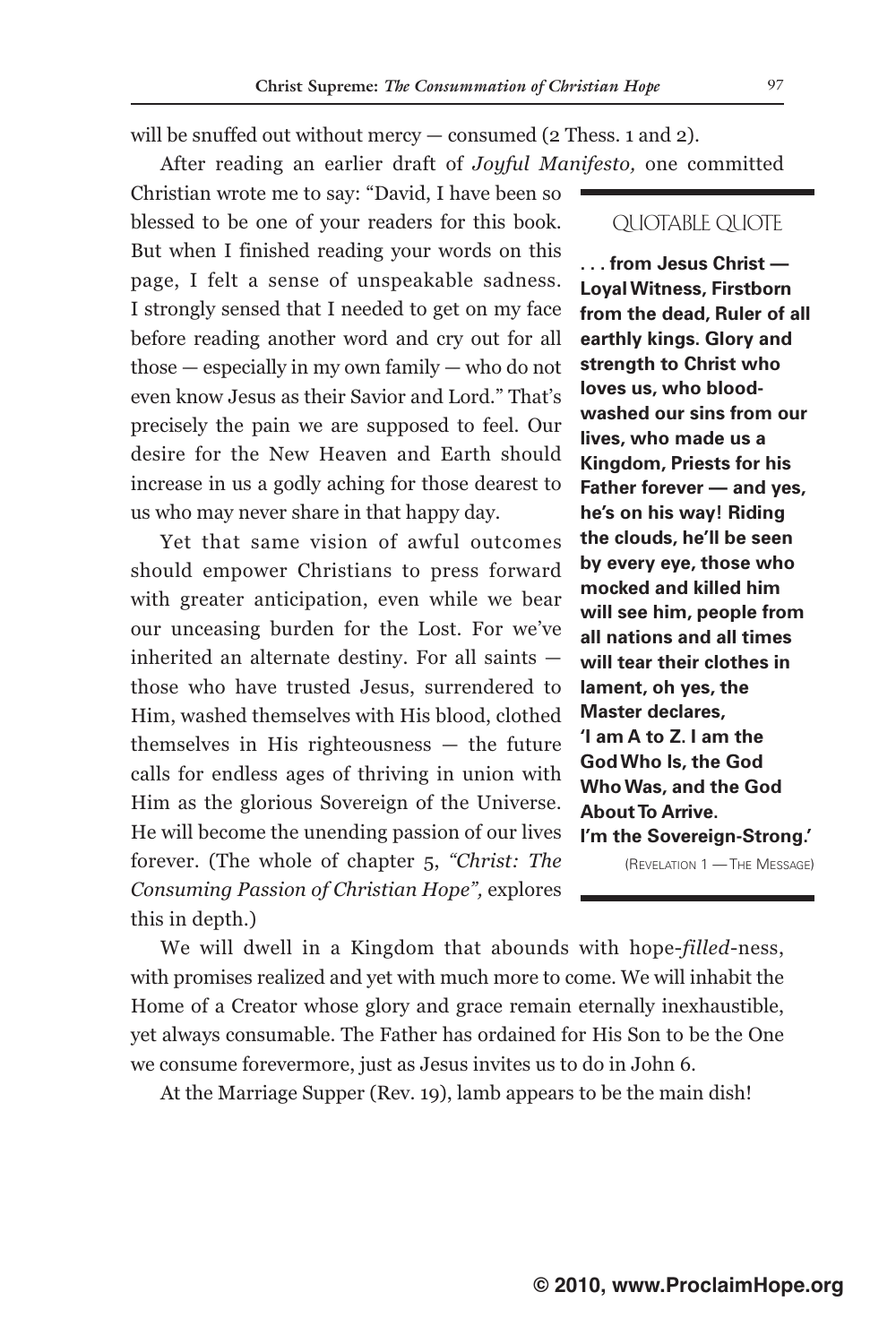## **THINK WITH ME … Why does the** *Consummation* **project a perfect portrait of our Lord Jesus?**

Imagine an architect's enticing a client with blueprints for a prospective office complex. See her using a flip chart of transparencies, placing one design on top of another, gradually exposing how every window, gable, door and wall will finally fit together to form the desired structure. Eventually the presentation reveals her entire architectural scheme for the outside of the new building.

Similarly, as each of God's promises is fulfilled in Jesus, we could say each is superimposed one on top of the other. What will finally emerge,

## QUOTABLE QUOTE

**In the center the Son of Man, in a robe and gold breastplate, hair a blizzard of white, eyes pouring fireblaze, both feet furnacefired bronze, his voice a cataract, right-hand holding the Seven Stars, his mouth a sharp-biting sword, his face a perigee sun. I saw this and fainted dead at his feet. His right hand pulled me upright, his voice reassured me: 'Don't fear: I am First, I am Last, I amAlive. I died, but I came to life, and my life is now forever. See these keys in my hand?They open and lock Death's doors, they open and lock Hell's gates. Now write down everything you see: things that are, things about to be.**

(REVELATION 1 —THEMESSAGE)

when all promises are gathered up in fullest revelation, will be the premiere picture of Christ Himself. *The Consummation will become God's grand eternal portrait masterpiece of His Son.*

When that day comes, surely all will be stunned the way John was in Revelation 1. The apostle had intimately followed Christ in the days of His flesh. Many years later on Patmos, however, he suddenly found himself utterly speechless before Him. Gazing on His ascended Savior in that hour, John was overwhelmed with fresh, unexpected, consummate dimensions of a greatness he had not previously known. He fell at Jesus' feet in bewildered, awe-inspired stillness, like a dead man. So taken back was he with what he saw, he could do nothing but silently surrender and wait. That day John literally saw his Lord as the Consummation up close and personal. It was right there in Christ's face (John wrote), shining like the sun with a baffling brilliance.

What this suggests is simply that Christ and the Consummation are forever "joined at the hip". To understand one is to expand our understanding of the other. There's genuine synergy here. Just as you cannot explain an acorn without somehow relating it to the oak tree from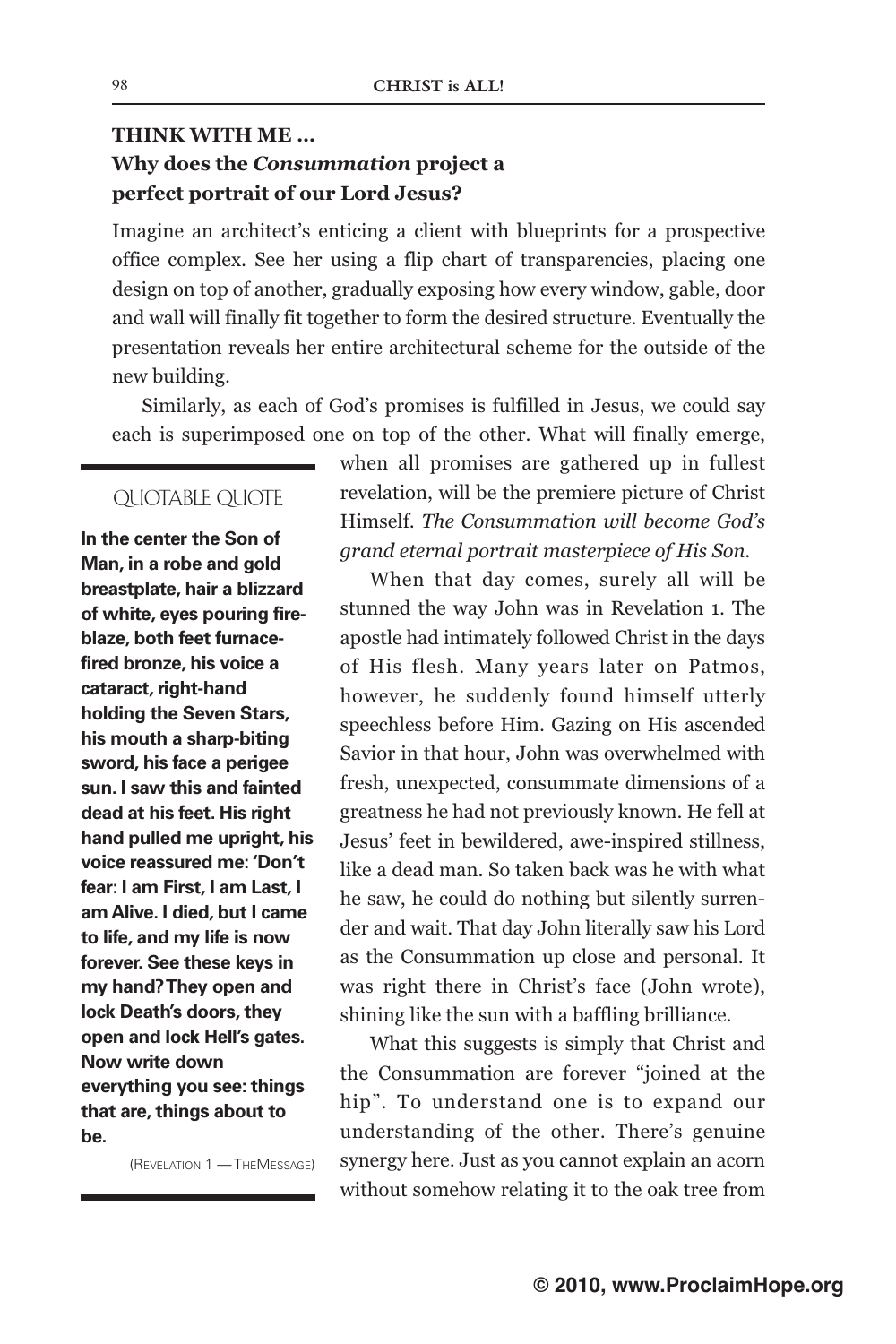which it came, in a similar way you cannot explain the Consummation unless you relate it to the Christ who is its source and substance and song.

When the multitude of Bible prophecies has come to pass, we will find that the Consummation is simply all about *Him.* No wonder Paul exclaims, regarding the One "who is able to do immeasurably more than all we ask or imagine", that "to Him be the glory in the church and in Christ Jesus throughout all generations, for ever and ever" (Eph. 3)!

# **The Consummation Must Impact Our Daily Walk with Christ**

*(1 Thessalonians 1:2-10)*

The visiting salesman knew how to make the pitch, so my parents ended up with a 12-volume children's illustrated Bible for their eleven-year-old son. A few nights later I picked up a volume to thumb through the pictures with little intention of actually reading anything. I chose the last one in the series. The moment I cracked it open, however, I found myself enthralled with a story I never knew was possible.

Colorful illustrations vividly captured some of the best known scenes from the Bible's final book, the Revelation of John. On page after page scenes of judgment, and Heaven, and fierce conflicts, and monsters, and angel choirs stretched before me. But it was the two-page spread picturing Revelation 19 — showing a Conqueror clothed in regal robes, seated on a white stallion, surrounded by armies of saints  $-$  that stunned my unsuspecting heart and seized my soul. Portrayed wearing a jeweled diadem, this incomparable King was piercing the clouds with the overwhelming radiance of His face, putting His earthly enemies to flight. This was a Jesus of whom I had never been told.

Before long on that winter evening, snuggled alone in a living room chair, I felt something like an electric shock that seemed to travel my body from head to foot. Although it was years later that I finally determined deeper meanings for what I experienced that night, there's no doubt that from that moment the reality of Christ's supremacy, waiting to be decisively displayed in the Final Battle, molded both my ambitions and my decisions.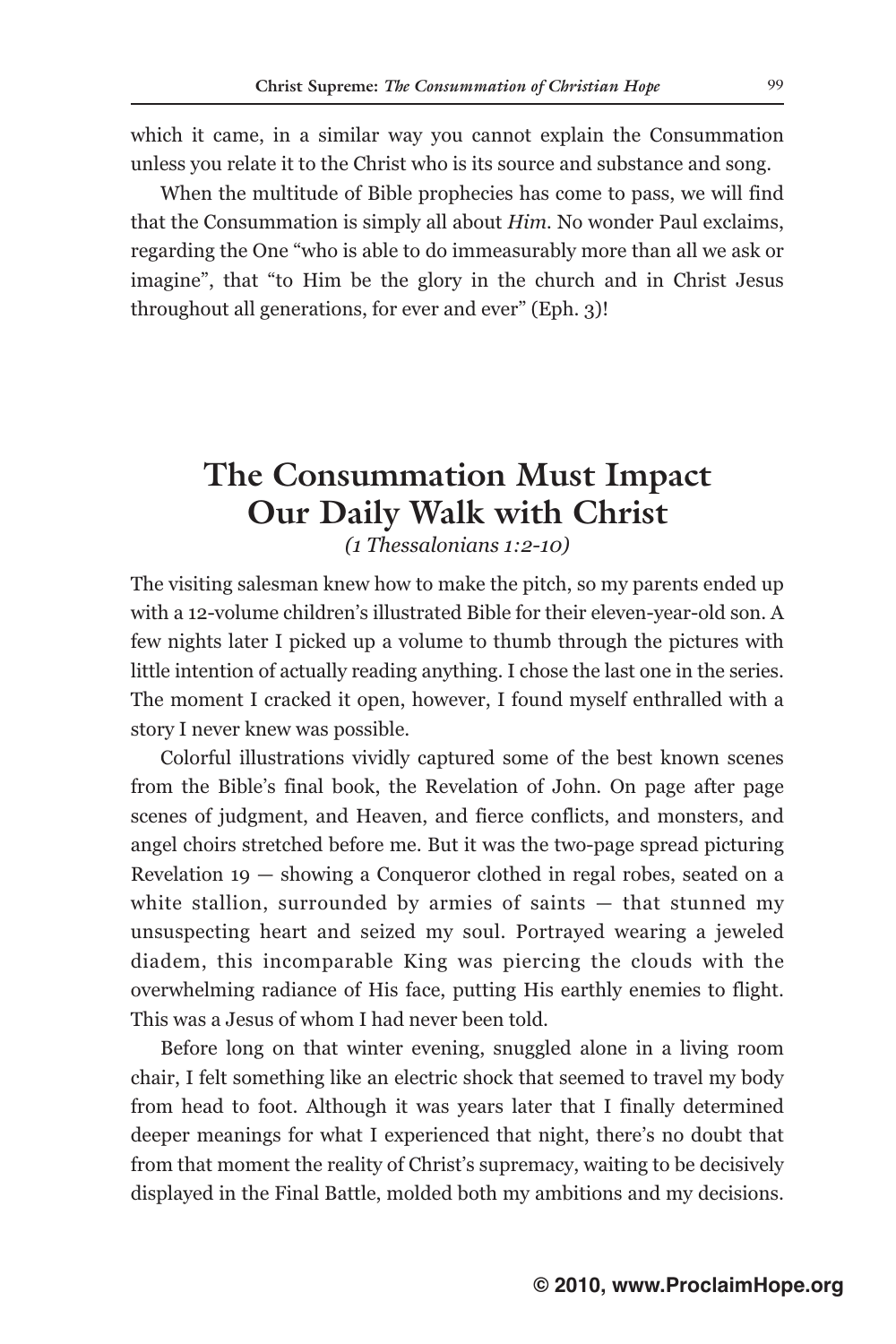Even in my darkest moments  $-$  even when I've wandered into selfishness and sin — it has been that vision of Christ that restored my soul. Introduced by a few elementary drawings but subsequently filled out for me by hundreds of Scriptures, His consummate glory continues to call me back daily to a wholehearted devotion to His Kingdom.

What I've come to understand, however, is that this is no private eccentricity. The fact is, the Bible calls all believers to order their steps *as if* we were already gathered about the Throne — to live *as if* we were already standing in the visible presence of our King. Because, in a very real way, our union with Christ makes this so.

#### **THINK WITH ME …**

#### **What if we acted as if the Consummation** *was here and now?*

Think of it: Ascended on high, our Redeemer has, in one sense, already reached the climax of history. He got there ahead of us. The future can now be seen in Him with finality. In Christ the corrupted order of our existence — with its depravity, evil, sin and death — has been replaced with a new order, able to produce fruits of godliness, truth, love. In Him the *quality* of life expected in the Consummation, even if we don't yet have the quantity of it, has already been revealed for all to see ahead of schedule. "The life appeared; we have seen it and testify to it, and we proclaim to you the eternal life which was with the Father and has appeared to us" (1 Jn. 1).

True, the end is not yet. But every day we do worship Jesus exalted above, who shows us what the End is all about, preserving in Himself every guarantee that the End will come to pass as gloriously as it has been foretold (see Heb. 2). George Ladd reminds us again that Christ is "the presence of the future". He is the future for which the human race was created. As I like to say, at the Father's right hand the Son provides a "preview of coming attractions"!

What we've discovered in this chapter is that because of our union with such a Savior, the Christian is already abiding, *in principle,* in the Consummation. And that should change how we tackle each moment we live for Him.

Consider this: Outside the Kingdom humankind proceeds daily from the present into the future, with little sense (or hope) about what the future actually holds. What other choice do finite sinners have, separated from the living God? However, thriving under Christ's rule *the believer begins with*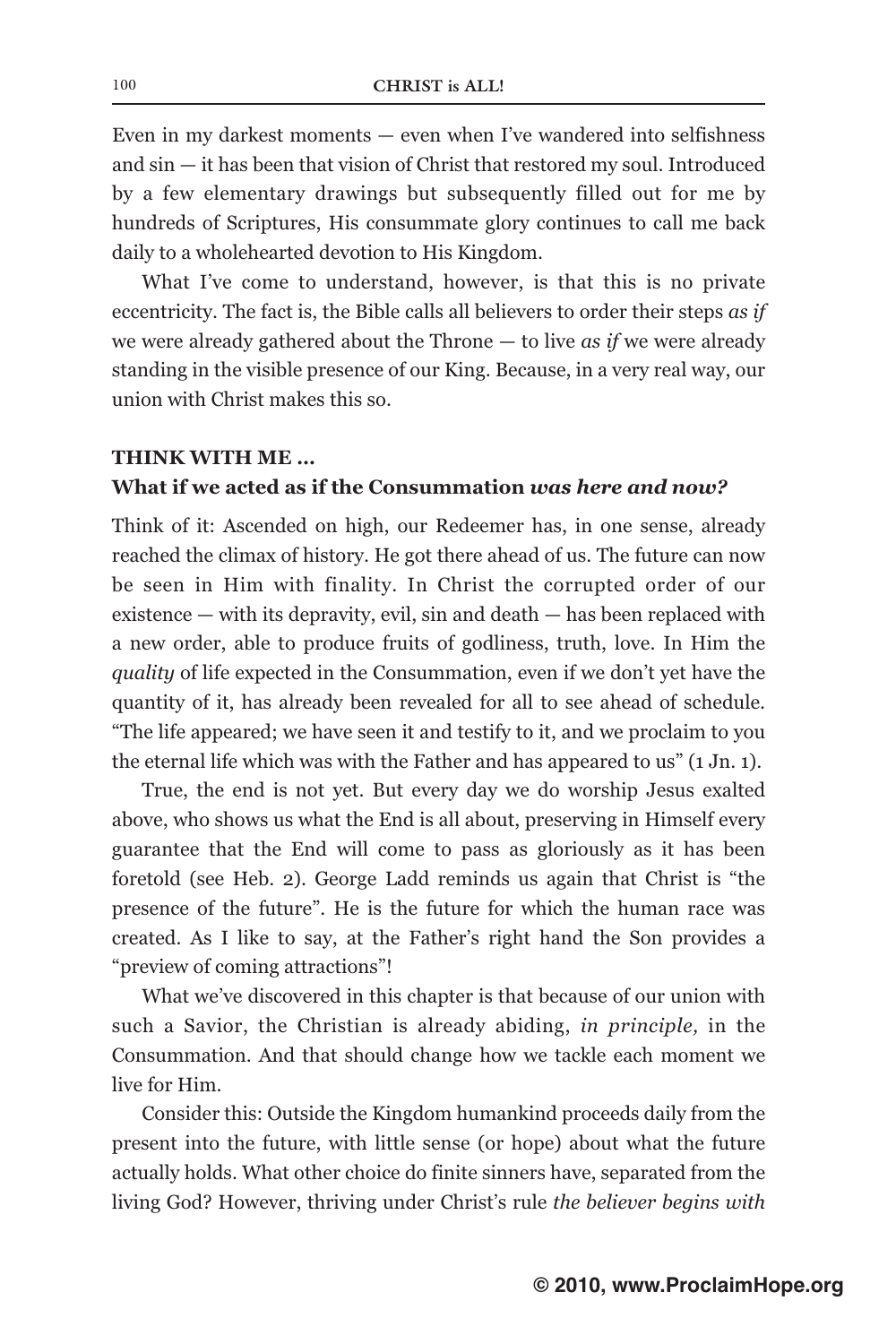*the future and works its implications back into the present.* This places all decisions, ambitions, relations and missions in a totally different context.

Said another way, for the Christian the Consummation defines *in principle* how Jesus operates in our lives right now. It establishes guidelines about what He is willing to do for us daily, as well as how we ought to respond to Him daily. From the moment of new birth, every believer enters into a never-ending life, as comprehensive and as wonderful as the Savior Himself.

As the Puritans taught, Christians are never stuck with "half" a Christ as we labor in this present world. To the contrary, from the day of salvation we are immediately in union with the whole Christ — with the one who is the same yesterday, today and forever (Heb. 13). In other words, *when Christ comes at the end of the age, He will not have any more inherent glory than He has at this very moment.* What He is Lord of ultimately, He is Lord of *now.* Who He will be in the Consummation is who He is *now.* If the End is summed up in God's Son, then in a most amazing way the End is with us even now.

That's why we are invited to anticipate expressions of His supremacy today that resemble, in principle, what it will be like to live under His reign throughout the endless ages to come. This puts a whole new dynamic into discipleship!

#### **THINK WITH ME …**

#### **What if we acted as if the Consummation** *could arrive soon***?**

Of course, there's still much more to come. The full experience of the End awaits the return of Christ, which could happen at any time — literally. Little remains to unfold, most Bible scholars agree, before the Grand Finale makes its appearance. As the book of Revelation reminds us more than once, Jesus is coming "soon" or "suddenly" or "unexpectedly".

Even mission strategists agree that all the resources and manpower needed to complete the Great Commission in one generation are in place, assuming the Church is revived and empowered to finish the task. This is profoundly significant because Jesus taught: "This gospel of the Kingdom must be preached throughout the world as a witness to every people, and *then* the End will come" (Matt. 24).

This perspective can unleash new vitality into service to Christ now. This perspective can foster unwavering obedience in victorious living now. As Peter writes: "Since everything will be destroyed in this way, *what kind of people ought you to be?* You ought to live holy and godly lives as you look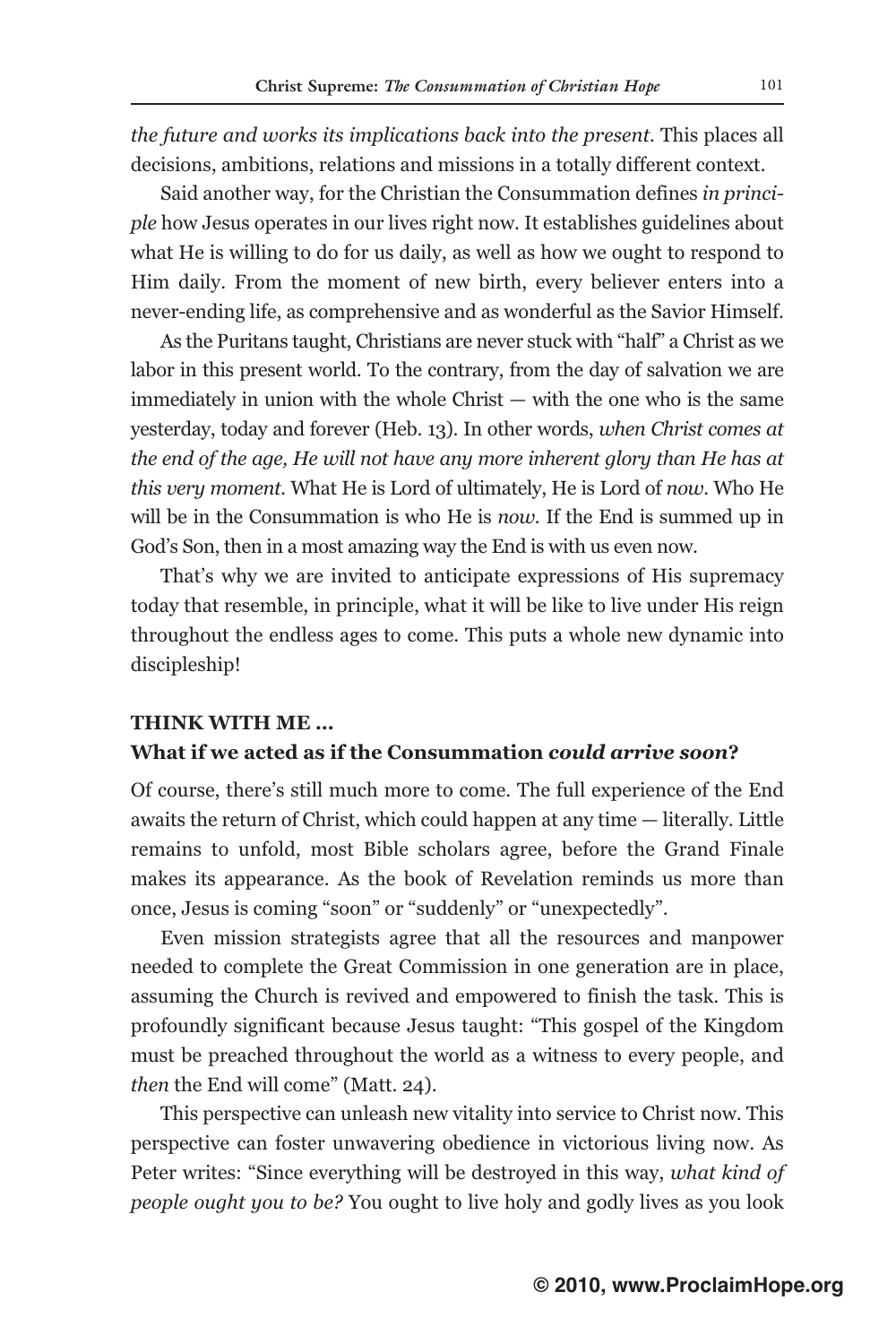#### QUOTABLE QUOTE

**They are enemies of the Cross of Christ.These men are heading for utter destruction … this world is the limit of their horizon. But we are citizens of Heaven: our outlook goes beyond this world to the hopeful expectation of the Savior who will come from Heaven, the Lord Jesus Christ. He will change these wretched bodies of ours so that they resemble His own glorious body, by that power of His which makes Him the master of everything that is.**

(PHILIPPIANS 3 — PHILLIPS TRANSLATION)

forward to the day of God and speed its coming…. We are looking forward to a new Heaven and a new Earth, the home of righteousness. So then, dear friends, since you are looking forward to this, *make every effort* to be found spotless, blameless and at peace with Him" (2 Peter 3, emphasis mine).

In chapter 12 of our *Joyful Manifesto* we explore many practical and exciting implications of this insight for an everyday walk with Jesus as Lord. There we redefine the Christian experience with a key phrase: *anticipatory discipleship*. Simply put, this refers to obeying Christ *in anticipation of* all that is to come. Both in immediate fulfillments of God's promises in Him as well as in the ultimate destiny held out to us in Him, Christians should seek to grow a life of discipleship that is *fully compatible* with all God has promised us in the unending reign of His Son. We should do so anticipating increased measures of His sovereign grace at every turn.

When the Final Hour does appear, one of two conclusions will transpire for every believer:

Either the Consummation will reveal how much of this life was spent in indifference toward and even resistance to the reign of Christ; or, the Consummation will provide convincing confirmation that our commitment to Jesus was lived, even in this present age, in willing response to, and active pursuit of, His lordship in all things (Titus 2). One of these two outcomes will characterize our earthly pilgrimage. Either straw or gold will be found in our hands the day we enter the Throne Room, the value determined by the Lamb's holy fire (1 Cor. 3). There ought to be sufficient motivation in this fact to drive all of us back to Jesus with a consuming passion for His supremacy right now!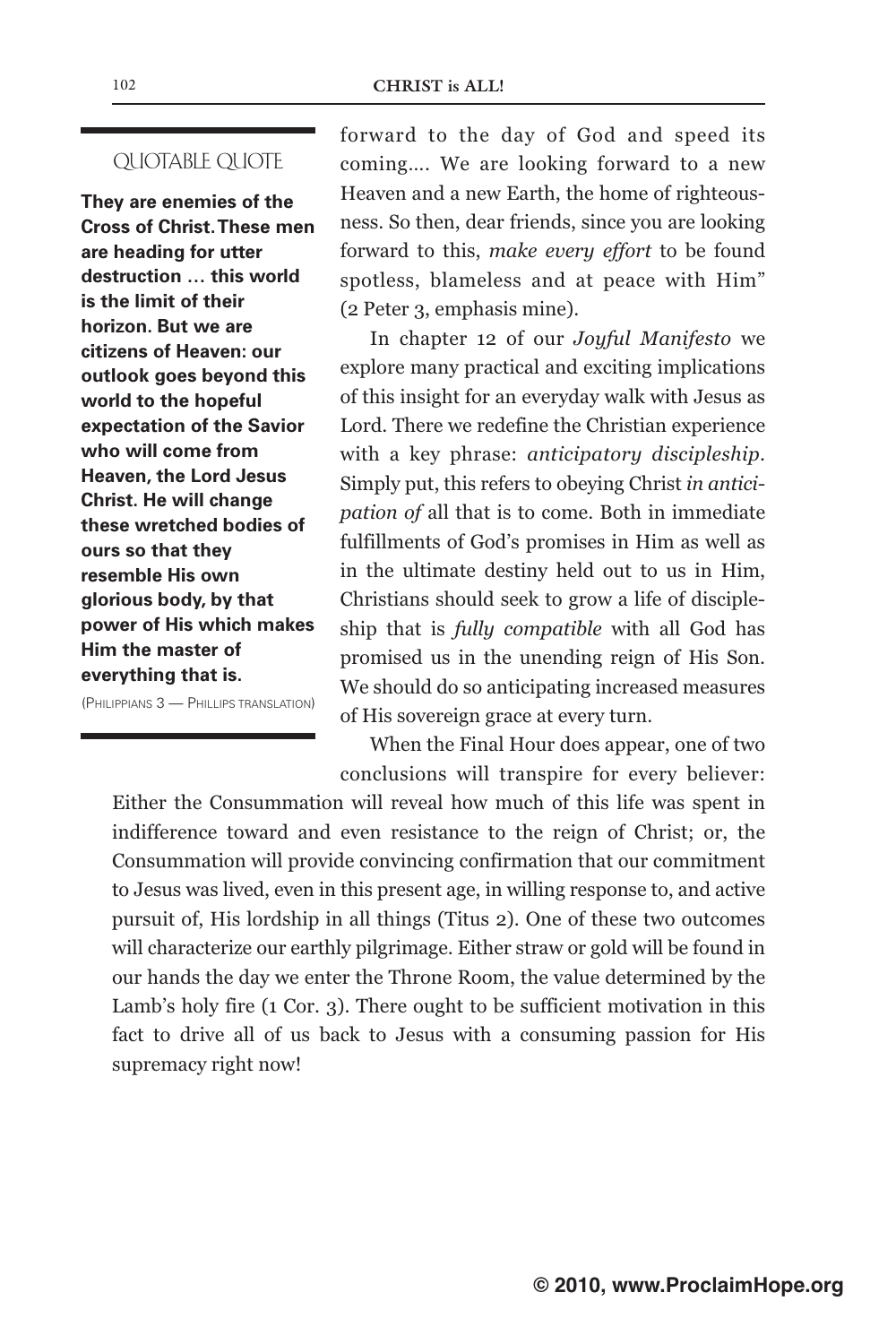# **THAT DAY AND THIS DAY**

Writing at the turn of the  $20<sup>th</sup>$  century, A.B. Simpson thrilled over the growth of his own hope in Christ. Increasingly the worldwide advance of the Kingdom animated his ministry. Having founded a national alliance of Christians banded together to seek completion of the Great Commission in their generation, this Presbyterian clergy pastoring a New York City congregation was determined to find ways to re-mobilize his followers with even greater zeal for God's glory.

To do this, his preaching and writing frequently took aim at the Consummation. For him, above most other spiritual incentives, a vision of the Outcome had the compelling force needed to help the Church tackle its daunting task among the nations. These words are good medicine for mission-minded believers anytime, including those in the 21<sup>st</sup> century:

Our little lives are too small to fit this magnificent hope.

Let us make them larger, grander and more in keeping

with the mighty, inspiring motive which comes

from our expectations of that glorious day.

#### *What a day it will be!*

Gather together all the treasures of sight, all that is beautiful. Gather together all the treasures of sound, of sweet harmonies. Add to these all the treasures of the heart, of dear loves, holy friendships. Ransack the treasures of time.

Pile them all in one.

Then double them. Then triple them. Then quadruple them. Then multiply them a hundredfold. Then multiply them a thousand fold. Then multiply them by thousands of thousands.

Then multiply them by all the arithmetic of all the ages.

#### *What a day it will be!*

As it did for Simpson, pursuing Christ as the consummation of Christian hope will strike fatal blows against any current crisis of supremacy in the Church. That's because expanding our horizon this way gives us a fresh take on who Christ *really* is. It sharpens and reforms our Christology. It reignites our passions for His greater glory. It reinforces our resolve to carry out Kingdom ministries. It compels us to live as if we truly expected to walk with Christ as our supreme Lord not just for now but forever.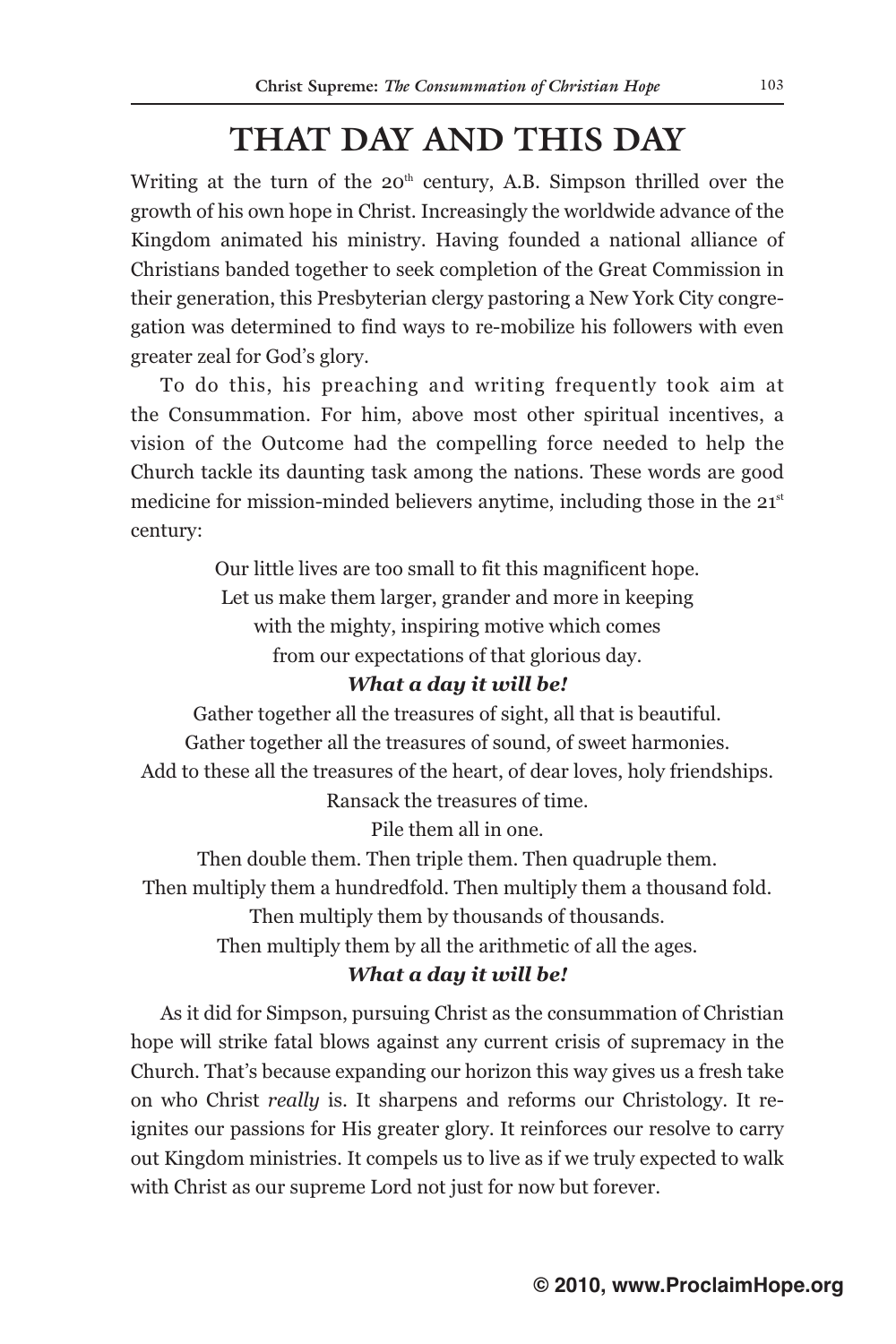But despite all we've just uncovered in these past two chapters about our Lord Jesus Christ, the story of His glory is not over! The next two chapters take us further. They explore more fully the scope of the hope that cures the crisis of supremacy

Here's where we're headed next. Any reformation of contemporary Christology requires us also to re-visit Biblical teachings on approximations of the coming Kingdom to be experienced today — *approximations* of the Consummation, we might say. Such approximations define the normal Christian life under the Redeemer's rule. Regularly God wants to give us  $$ as individuals and churches — introductory experiences of the Grand Finale. He invites us to enjoy firstfruits of His reign. He intends for us to delight in how the Spirit causes Christ's supremacy to invade our daily routines, or Christian fellowship, or times of worship, or Gospel missions at home and abroad. By injecting into the Church right now *preliminary installments* of Jesus' eternal reign, God desires to transform our fervency for intimacy with Jesus as Lord.

I can personally testify: Uncovering these "approximations" has changed my life. I would never want to go back to where I was before. I'm pretty confident it will do the same for you.